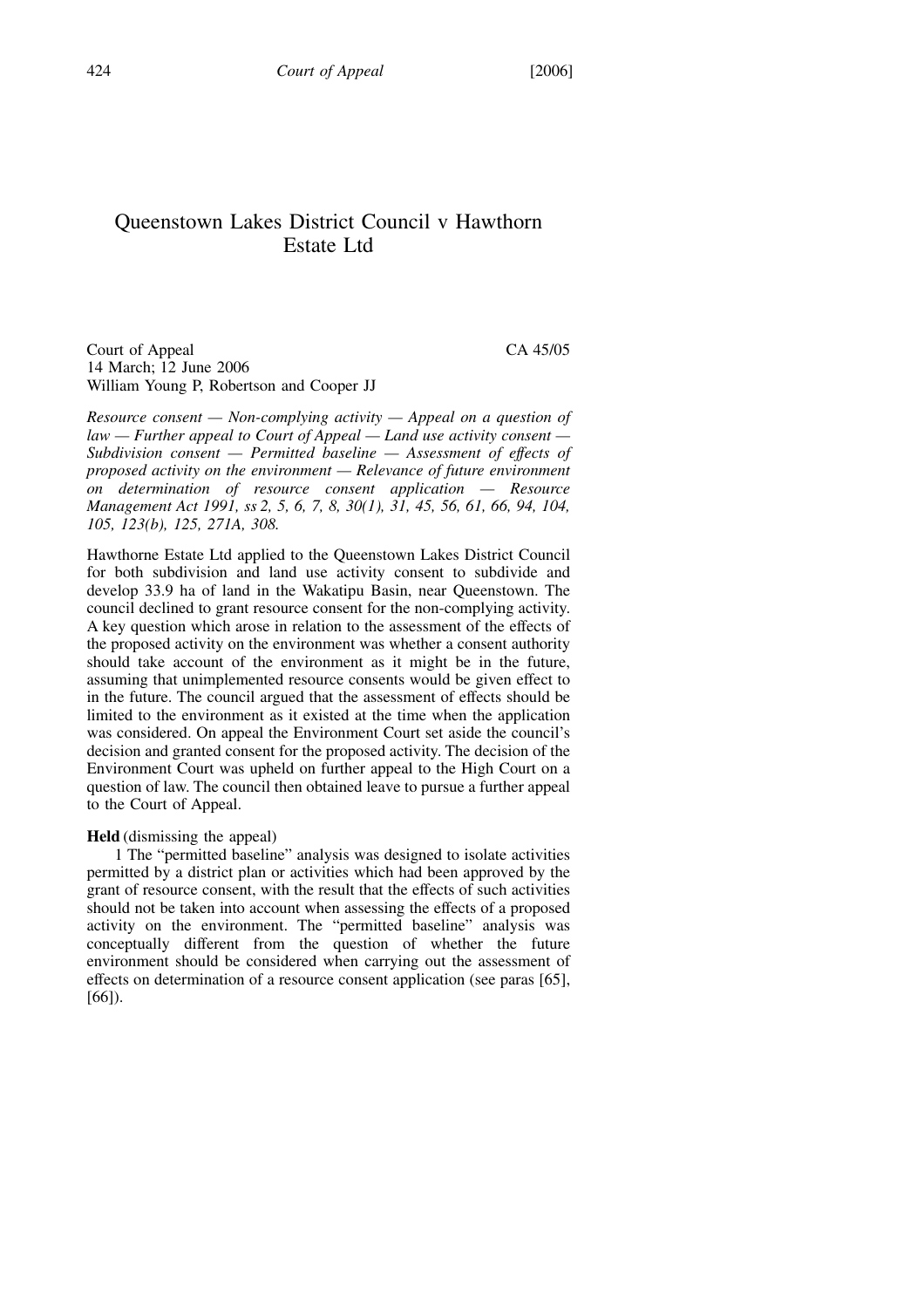2 There was no justification for borrowing the term "fanciful" from the "permitted baseline" cases to determine whether the future environment was relevant to determination of the resource consent application. That question could be determined in a practical way by receiving evidence about any resource consents granted by the consent authority in the past in relation to the surrounding area, and whether those consents were likely to be implemented. The possibility of "environmental creep", where successive consents were obtained in respect of the same site, did not result in such consents being disregarded from any assessment of the future environment notwithstanding the fact that later consents may have replaced earlier consents (see paras [74], [75], [77], [79]).

3 Having regard to consented activities as part of the future environment did not create a precedent for the approval of other activities, and cumulative effects arose in the context of a proposed activity not from other activities which might take place in the vicinity (see paras [80], [81], [82], [83], [84]).

#### Cases mentioned in judgment

Aley v North Shore City Council [1998] NZRMA 361.

Arrigato Investments Ltd v Auckland Regional Council [2001] NZRMA 481; [2002] 1 NZLR 323 (CA).

Bayley v Manukau City Council [1999] NZLR 568 (CA).

Dye v Auckland Regional Council [2001] NZRMA 513; [2002] 1 NZLR 337 (CA).

Fleetwing Farms Ltd v Marlborough District Council [1997] 3 NZLR 257.

Geotherm Group Ltd v Waikato Regional Council [2004] NZRMA 1.

O'Connell Construction Ltd v Christchurch City Council [2003] NZRMA 216.

Rodney District Council v Gould [2006] NZRMA 217.

Smith Chilcott Ltd v Auckland City Council [2001] NZRMA 503; [2001] 3 NZLR 473 (CA).

Wilson v Selwyn District Council [2005] NZRMA 76.

#### Appeal

This was an appeal by the Queenstown Lakes District Council from the judgment of the Environment Court setting aside a decision of the council declining a resource consent application made by Hawthorn Estate Ltd, the first respondent. The Court of Appeal gave leave to appeal on a question of law.

- E D Wylie QC and N S Marquet for Queenstown Lakes District Council.
- N H Soper and J R Castiglione for Hawthorn Estate Ltd.

The judgment of the Court was delivered by

COOPER J. [1] This is an appeal from a judgment of Fogarty J pursuant to leave granted by this Court under s 308 of the Resource Management Act 1991 (the Act).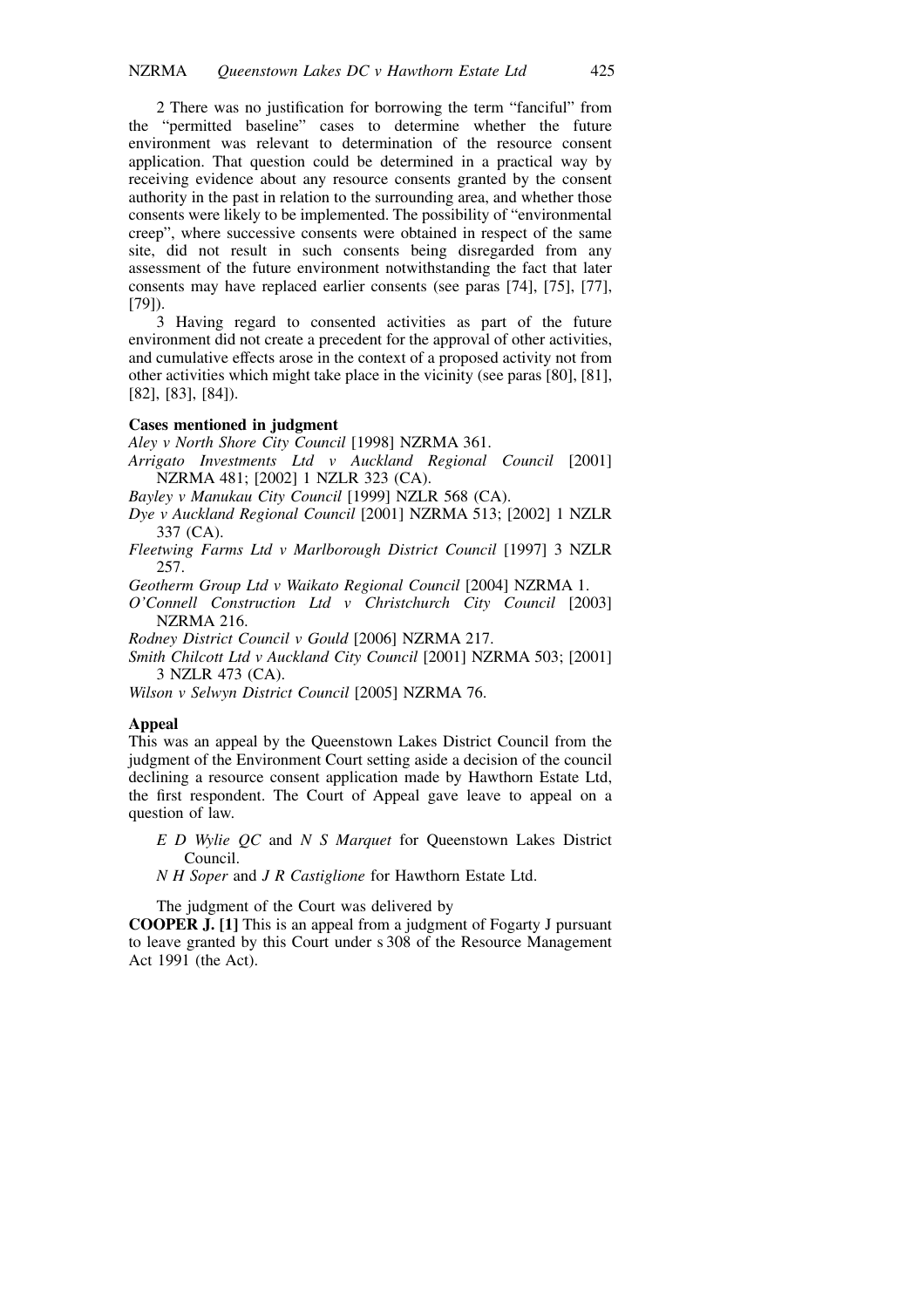[2] Fogarty J had dismissed an appeal by the Queenstown Lakes District Council and the second respondents against a decision of the Environment Court. The Environment Court had set aside a decision of the council declining a resource consent application made by the first respondent (Hawthorn).

[3] As a result of the Environment Court decision, Hawthorn was authorised to proceed to subdivide and carry out subdivision works on a property near Queenstown. Some 32 residential lots were proposed to be created.<br>[4]

This Court gave leave for the following questions to be pursued on appeal:

- 1. Whether His Honour Justice Fogarty erred in law when he determined (either expressly or by implication):
	- (a) that the receiving environment should be understood as including not only the environment as it exists but also the reasonably foreseeable environment;
	- (b) that it was not speculation for the Environment Court to take into account approved building platforms in the triangle and on the outside of the roads that formed it;
	- (c) that the Environment Court had given adequate and appropriate consideration to the application of the permitted baseline.
- 2. Whether His Honour Justice Fogarty erred in law when he determined that the Environment Court had not erred in law in concluding that the landscape category it was required to consider was an "Other Rural Landscape".
- 3. Whether His Honour Justice Fogarty erred in law when he held that the Environment Court had not erred in law when it considered the minimum subdivision standards in the Rural Residential zone in addressing the first respondent's proposal which is in a Rural General zone.

[5] As was observed by the Court in granting leave, the questions are interrelated, and the answers to the second and third questions are in large part dependent on the answer to the constituent parts of the first. The main issue that underlies the appeal is whether a consent authority considering whether or not to grant a resource consent under the Act must restrict its consideration of effects to effects on the environment as it exists at the time of the decision, or whether it is legitimate to consider the future state of the environment.

[6] It was common ground that the three questions fall to be considered under the Act in the form in which it stood prior to the coming into force of the Resource Management Amendment Act 2003.

### Background

[7] Hawthorn applied to the council for both subdivision and land use activity consent in respect of land in the Wakatipu Basin. The land comprises 33.9 ha, and is situated near the junction of Lower Shotover and Domain Roads, with frontage to both of those roads. It is part of a triangle of land bounded by them and Speargrass Flat Road, known locally as "the triangle".

[8] Hawthorn's development would subdivide the land into 32 separate lots, containing between 0.63 and 1.30 ha, together with access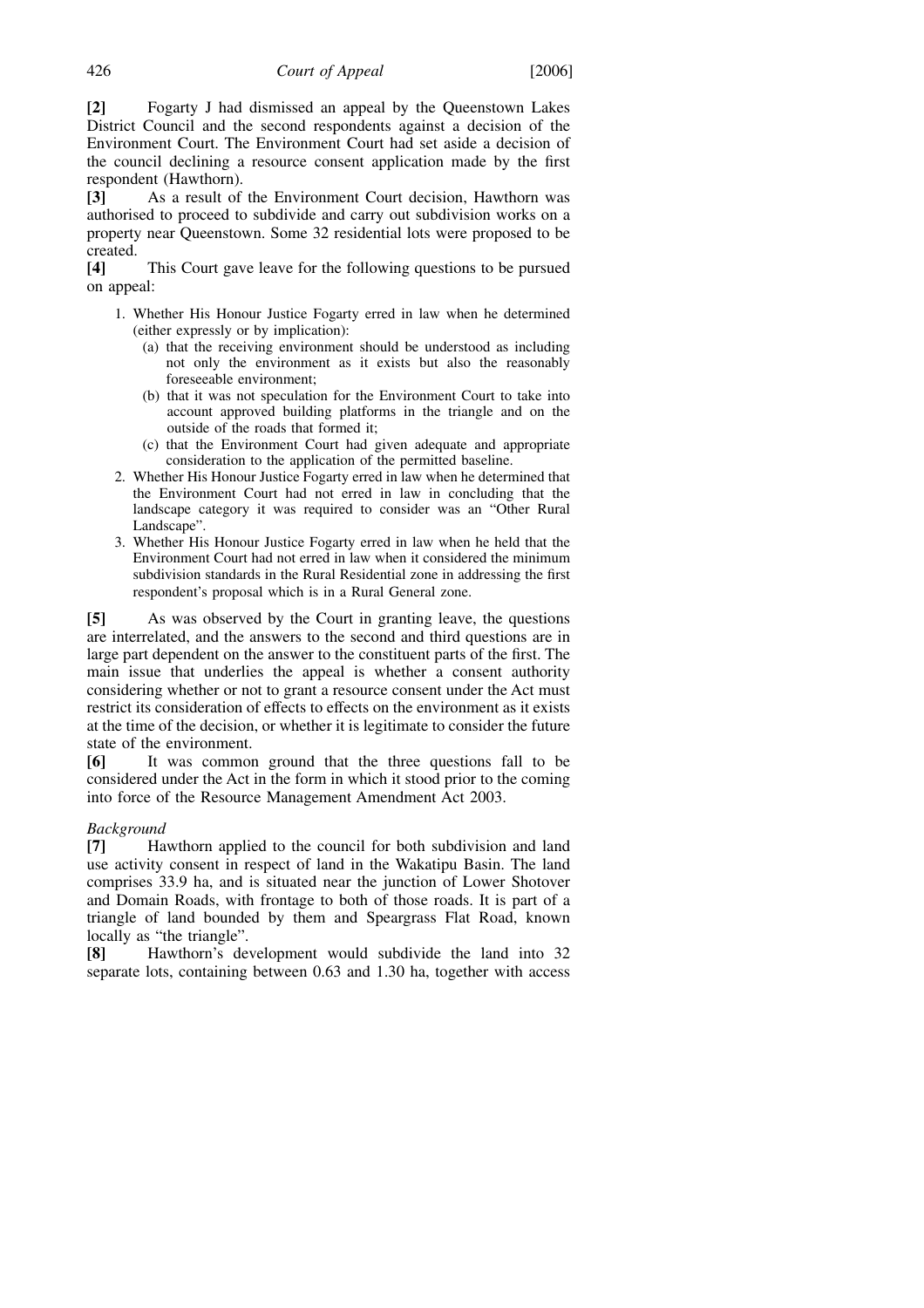lots, and a central communal lot containing 12.36 ha. The application also sought consent to the erection of a residential unit on each of the 32 residential sites, within nominated building platforms that were shown on plans submitted with the application. The proposal required consent as a non-complying activity under the operative district plan, and as a discretionary activity under the proposed district plan.

[9] There was an existing resource consent which allowed subdivision of the land into eight blocks of approximately 4 ha in each case. Those approved allotments contained identified building platforms. [10] The Environment Court recorded that the whole of the land proposed to be subdivided is flat, apart from a small rocky outcrop. The Court observed that the triangle had been the subject of considerable development pressure over the past decade, and that within the 166 ha area so described, 24 houses had been erected, with a further 28 consented to, but not yet built. Outside of the roads that physically form the triangle were a further 35 approved building platforms. It is unclear from the Environment Court's decision whether any of those had been built on.

[11] In assessing the effects of the proposal on the environment for the purposes of  $s 104(1)(a)$  of the Act, a key question that arose was whether the consent authority ought to take into account the receiving environment as it might be in the future and, in particular, if existing resource consents that had been granted but not yet implemented, were implemented in the future. The council had declined consent to the application and on the appeal by Hawthorn to the Environment Court argued that that Court's consideration should be limited to the environment as it existed at the time that the appeal was considered. That proposition was rejected by the Environment Court, and also by Fogarty J.

[12] Before we confront the questions that have been asked directly, we briefly summarise the reasoning in the decisions respectively of the Environment Court and the High Court.

### The Environment Court decision

[13] The Environment Court held that the dwellings, and the approved building platforms yet to be developed by the erection of buildings, both within and outside the triangle, were part of the receiving environment. As to the undeveloped sites, that conclusion was founded on evidence that the Court accepted that it was "practically certain that approved building sites in the Wakatipu Basin will be built on". That conclusion, not able to be challenged on appeal, is critical to the arguments advanced in the High Court and in this Court.

[14] The Environment Court held that the eight dwellings for which resource consent had already been granted on the subject site were appropriately considered as part of the "permitted baseline", a concept explained in the decisions of this Court in Bayley v Manukau City Council [1999] NZLR 568, Smith Chilcott Ltd v Auckland City Council [2001] 3 NZLR 473 and Arrigato Investments Ltd v Auckland Regional Council [2002] 1 NZLR 323. However, it rejected an argument by Hawthorn that landowners in the area could have a reasonable expectation that the council would grant consent to subdivisions that matched the intensity of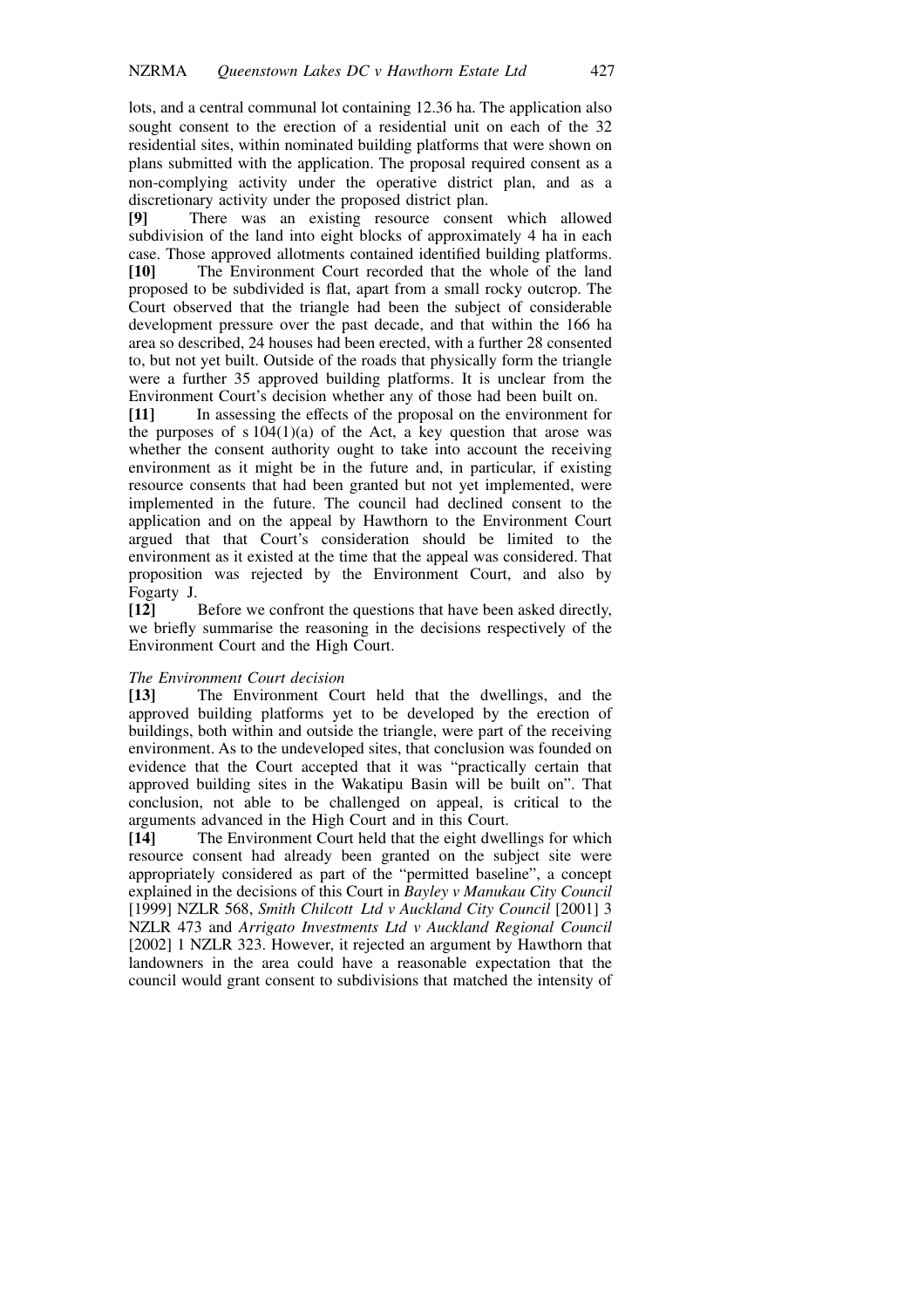three other subdivisions in the triangle, for which the council had recently granted consent. Those subdivisions had an average area of 2 ha per allotment. Hawthorn had argued that the present development should be considered in the light of a future environment in which subdivision of that intensity would occur throughout the triangle.

[15] The Court rejected that proposition as being too speculative. Noting that all subdivision in the zone required discretionary activity consent, the Court observed that:

[25] We have no way of knowing whether existing or future allotment holders will apply for consent to subdivide to the extent of two hectare allotments, nor whether they can replicate the conditions which led the Council to grant consent in the cases referred to by Mr Brown, nor at what point the consent authority will consider that policies requiring avoidance of over-domestication of the landscape have been breached. In general terms we do not consider that reasonable expectations of landowners can go beyond what is permitted by the relevant planning documents or existing consents.

[16] At the time that the appeal was heard before the Environment Court, there was both an operative and a proposed district plan. The Court's focus was properly on the proposed district plan, however, because the relevant provisions in it had passed the stage where they might be further modified by the submission and reference process under the Act. Under the proposed district plan (which we will call simply "the district plan", or "the plan" from this point), it was necessary for the Court to classify the landscape setting of the proposed development. The Court found that the appropriate landscape category was "other rural landscape". In doing so the Court rejected the arguments that had been put to it by the council and by parties appearing under s 271A of the Act that the proper classification was "visual amenity landscape". Both are terms used and described in the district plan.

[17] Once again, the Court's reasoning was based on what it thought would happen in the future. It held that the "central question in landscape classification" was whether the landscape "when developed to the extent permitted by existing consents" would retain the essential qualities of a visual amenity landscape. That would not be the case here, because of the extent of existing and likely future development of "lifestyle" or "estate" lots both in the triangle and outside it.

[18] The Environment Court then discussed the effects of the development on the environment. It found that the subdivision works would introduce an unnatural element to the landforms in the triangle, but that they would be largely imperceptible, and the landform was not one of the best examples of its type. In terms of visual effects, the Court concluded that, although the development could be seen from positions beyond the site, it would not intrude into significant views, nor dominate natural elements in the landscape. As to the effects on "rural amenity" the Court held that the position was "finely balanced", but after it identified and considered relevant district plan objectives and policies dealing with rural amenity, concluded that the development was marginally compatible with them.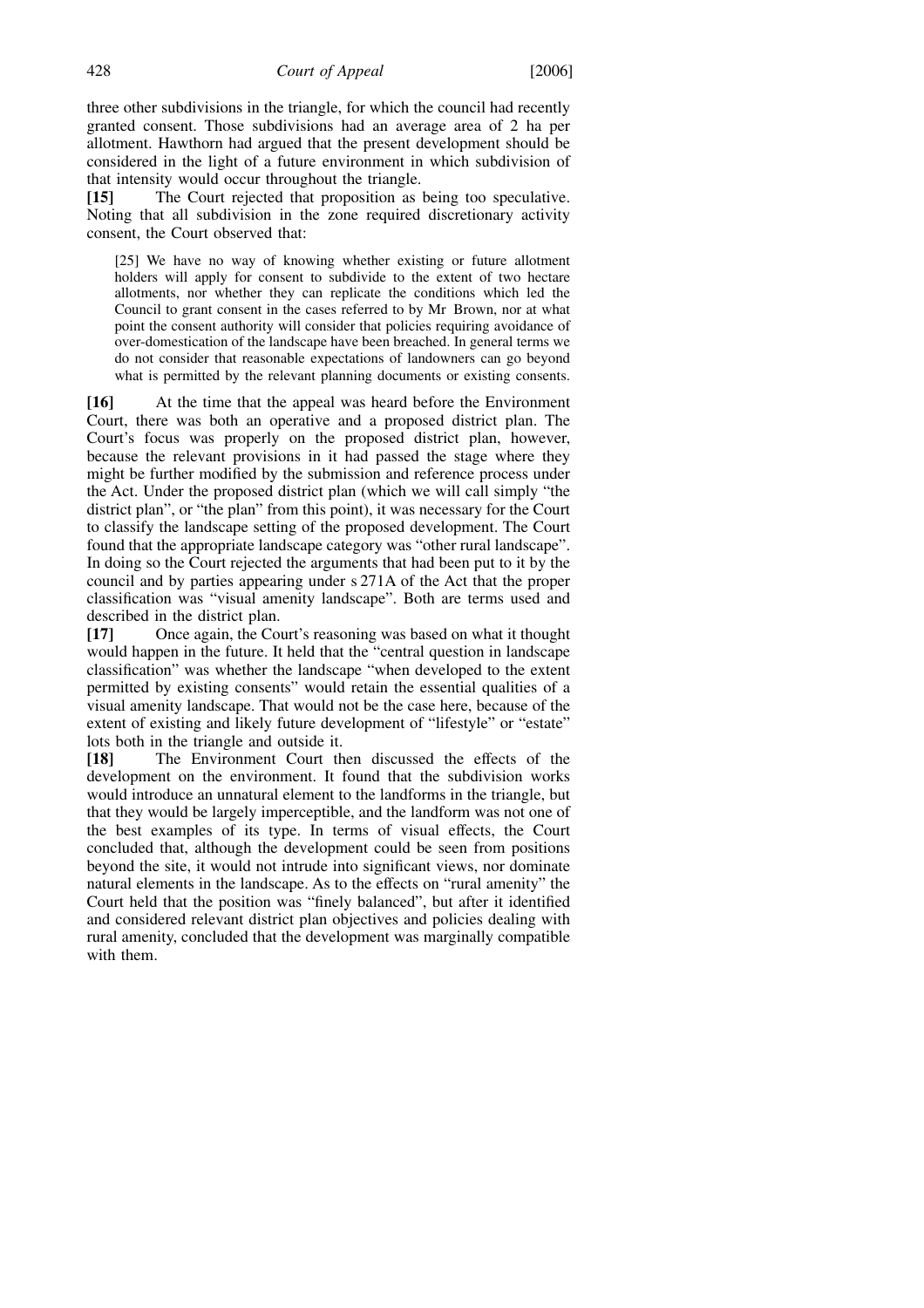[19] The Court also considered the proposal against relevant assessment criteria in the district plan. It found that the proposal would satisfy most of them. This part of the Court's decision required it to revisit under s  $104(1)(d)$  of the Act matters already dealt with in the inquiry into effects on the environment under  $s$  104(1)(a).<br>[20] One of the assessment criteria rais

[20] One of the assessment criteria raised as an issue whether the proposed development would be complementary or sympathetic to the character of adjoining or surrounding visual amenity landscape. Another required consideration of whether the proposal would adversely affect the naturalness and rural quality of the landscape through inappropriate landscaping. The Court was able to repeat here conclusions that it had already arrived at earlier in its decision. In particular, it said that although the effects of the proposal on the retention of the rural qualities of the landscape were "on the cusp":

. . . in the context of consented development on this and other sites in the vicinity the proposal is just compatible with the level of rural development likely to arise in the area.

[21] Having considered the objectives and policies of the district plan as a whole, the Court concluded that while the proposal was marginal in respect of some significant policies, it was supported by others. Consequently, it was "not contrary to the policies and objectives taken as a whole".<br> $[22]$ 

In the balance of its decision the Court rejected an argument of the council that the decision would create an undesirable precedent. It considered the proposal against the higher-level considerations flowing from Part II of the Act, expressed a conclusion that the effects on the environment of allowing the activity would be minor, provided that there was a condition proscribing any further subdivision of the land, and then moved to the exercise of its discretion to grant consent under  $s 105(1)(c)$ of the Act. For present purposes it should be noted that the Court's conclusion that there would not be an undesirable precedent set by the grant of consent was expressly justified on the basis that the proposal had been comprehensively designed, and would provide facilities for the public that would link to other facilities in the triangle. The Court considered that it was difficult to imagine that another such comprehensive proposal could be designed for another location, given the "level of subdivision and building that has already occurred within the triangle". Further, the Court's conclusion that adverse effects on the environment would be minor was reached:

[h]aving considered carefully the changes that will occur on the surrounding environment as a result of consents already granted and the "baseline" set by existing resource consents on the land . . . .

[23] So it can be seen that, in respect of the main issues that the Court had to decide, its reasoning in each case was predicated on the ability to assess the development against the future conditions likely to be present in the area.

#### The High Court decision

[24] The questions earlier set out particularise the challenged conclusions of Fogarty J. On the first issue, as to whether the receiving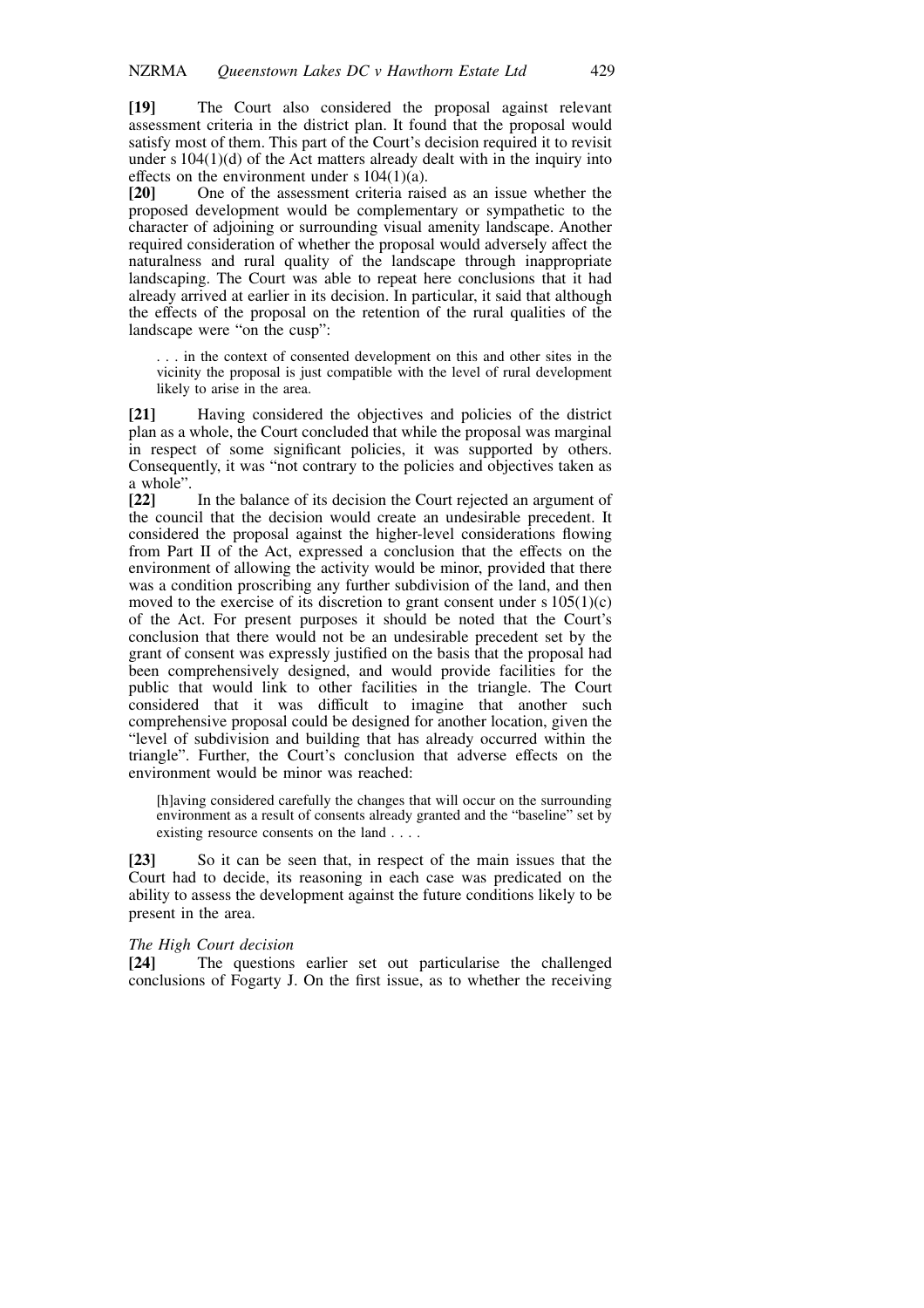environment should be understood as including not only the environment as it exists, but also the reasonably foreseeable environment, Fogarty J essentially adhered to his own reasoning in Wilson v Selwyn District Council [2005] NZRMA 76. He held in that case that "environment" in s 104 includes potential use and development in the receiving environment.

[25] Accordingly, the Environment Court had not erred when it took into account the approved building platforms both within and outside of the triangle. In para [74] of the judgment Fogarty J said:

In my view the reason why the baseline analysis is abrupt is that the Court had no doubt at all that advantage would be taken of approved building platforms in this very valuable location. Mr Goldsmith's view was not challenged in cross-examination. Ms Kidson, the landscape witness for the Council, took into account that more houses would be built as a result of a number of consents.

[26] Fogarty J went on to observe that the Environment Court's approach did not involve speculation, and that the Court had rejected an argument that it should take into account the possibility of further subdivision as a result of possible future applications for discretionary activity consent. He observed that in that respect, the approach of the Environment Court was more cautious than that which he himself had taken in Wilson v Selwyn District Council.

[27] One of the questions that has been raised on the appeal concerns the adequacy of the Environment Court's consideration of the application of what has come to be known as the "permitted baseline". Although that expression was used by Fogarty J in para [74], we doubt that he was using the term in the sense that it is normally used, that is with reference to developments that might lawfully occur on the site subject to the resource consent application itself. Rather, Fogarty J appears to have used the expression to refer to the likely developments that would take place beyond the boundary of the subject site, utilising existing resource consents. Nothing turns on the label that the Judge used to refer to lawfully authorised environmental change beyond the subject site. However, it would be prudent to avoid the confusion that might result from using the term other than in its normal sense, addressed in Bayley v Manukau City Council, Smith Chilcott Ltd v Auckland City Council and Arrigato Investments Ltd v Auckland Regional Council. As we will emphasise later in this judgment the "permitted baseline" is simply an analytical tool that excludes from consideration certain effects of developments on the site that is subject to a resource consent application. It is not to be applied for the purpose of ascertaining the future state of the environment beyond the site.

[28] The second and third questions raised on the appeal have their genesis in particular provisions in the council's proposed district plan. Under the landscape classification employed by that plan, the Environment Court held that the receiving environment of the subject application should be regarded as an "other rural landscape". In a passage which again uses the expression "baseline" in an unusual context, Fogarty J said at para [76]: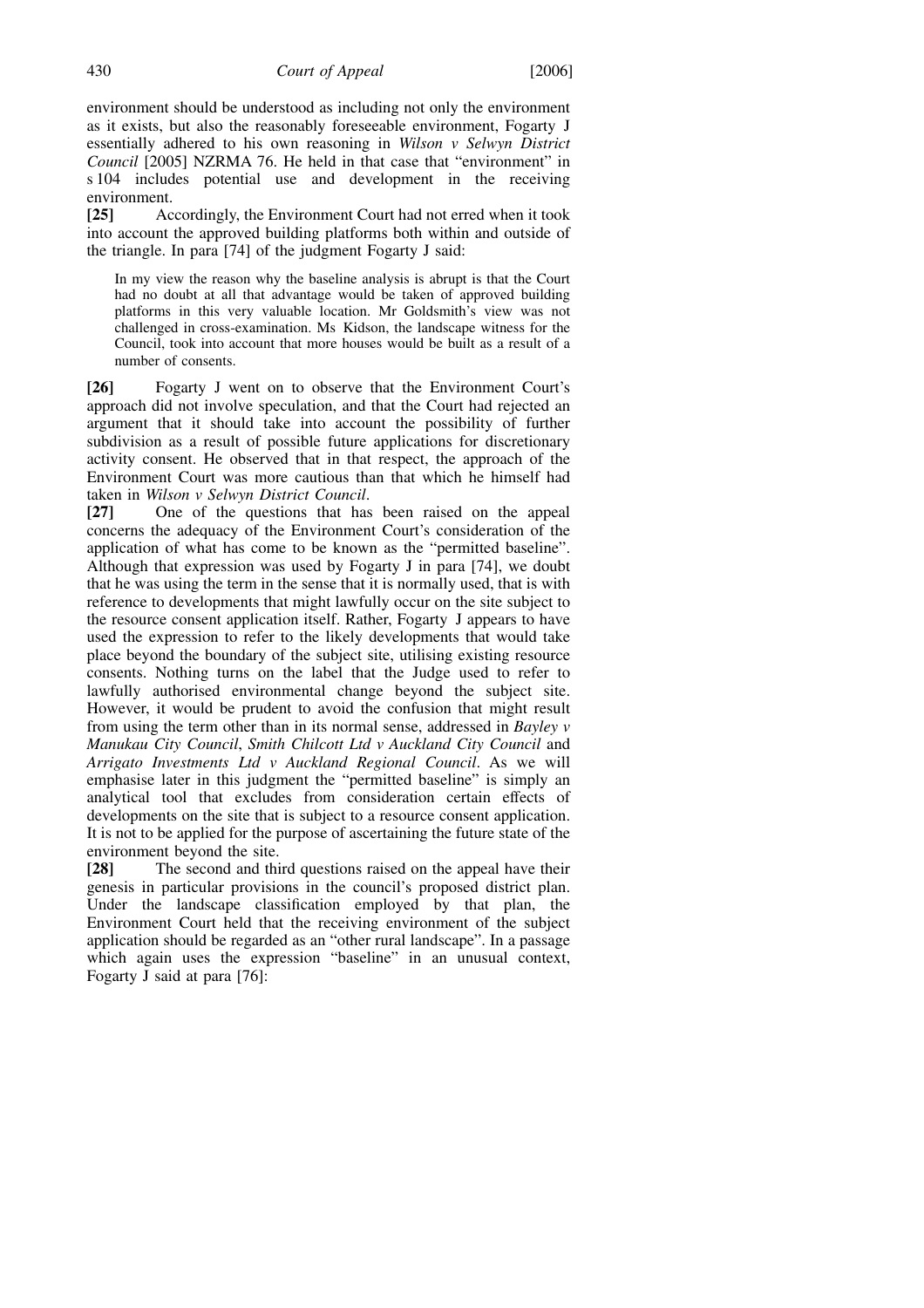Mr Wylie argued that, although there was evidence before the Court on which it could conclude the landscape was Other Rural Landscape that it reached that decision after taking into account, irrelevantly, that the landscape would be developed to the extent permitted by existing consents. So he was arguing that the much earlier finding of Other Rural Landscape was affected by this same area of baseline analysis. As I do not think that there is any error of baseline analysis, this point cannot be sustained. It is, however, appropriate to comment on one detail in Mr Wylie's argument in case it be thought I have overlooked it.

[29] The Judge accepted Mr Wylie QC's argument that the Environment Court had considered their judgment regarding the effect of the proposal on rural amenity as finely balanced. Having observed that the Environment Court was an expert Court, was thoroughly familiar with the Queenstown area and skilled in the assessment of landscape values, Fogarty J said at para [79]:

In my view Mr Wylie's argument has to depend on the point he has reserved, namely that a consent authority applying s 104 in these circumstances must consider the receiving environment *as it exists*, and ignore any potential development: whether it be imminent pursuant to existing building consents; or allowed as permitted uses; or potentially allowable as discretionary activity, controlled activity, or non-complying activity. If that is the law, then the judgment by the Environment Court on other rural landscape may be infected with an error of law, in a material way.

[30] The Judge had already decided that there was no such error of law, because it was proper for the Environment Court to consider the future state of the environment.

[31] Fogarty J also held that the Environment Court had not erred in assessing the proposed development by reference to the lot sizes permitted in the Rural Residential zone. Essentially, he held that this was a legitimate course to follow, because the site was located in an other rural landscape, which is the least sensitive of the landscape categories provided for in the district plan. Using terms that appear in the district plan itself, Fogarty J said at para [87]:

Obviously different levels of protection of landscape value will depend on whether the proposed developments impact on romantic landscape, Arcadian landscape or other landscape. Reading the [plan] as a whole one would expect quite significant protection of romantic and Arcadian landscape. The degree of protection of other landscape, including Other Rural Landscape from any further development is less certain.

[32] He noted there were no minimum subdivisional allotment sizes for the Rural General zone. It was a zone that contemplated consents being granted for a wide range of activities provided they did not compromise the landscape and other rural amenities. The proposal had been designed to have a park-like appearance and would incorporate planting that would to some extent screen the development from neighbouring land use. He concluded at para [90]:

Had the Court been proceeding on the basis of a classification of the landscape as Arcadian, considering Rural Residential Standards could well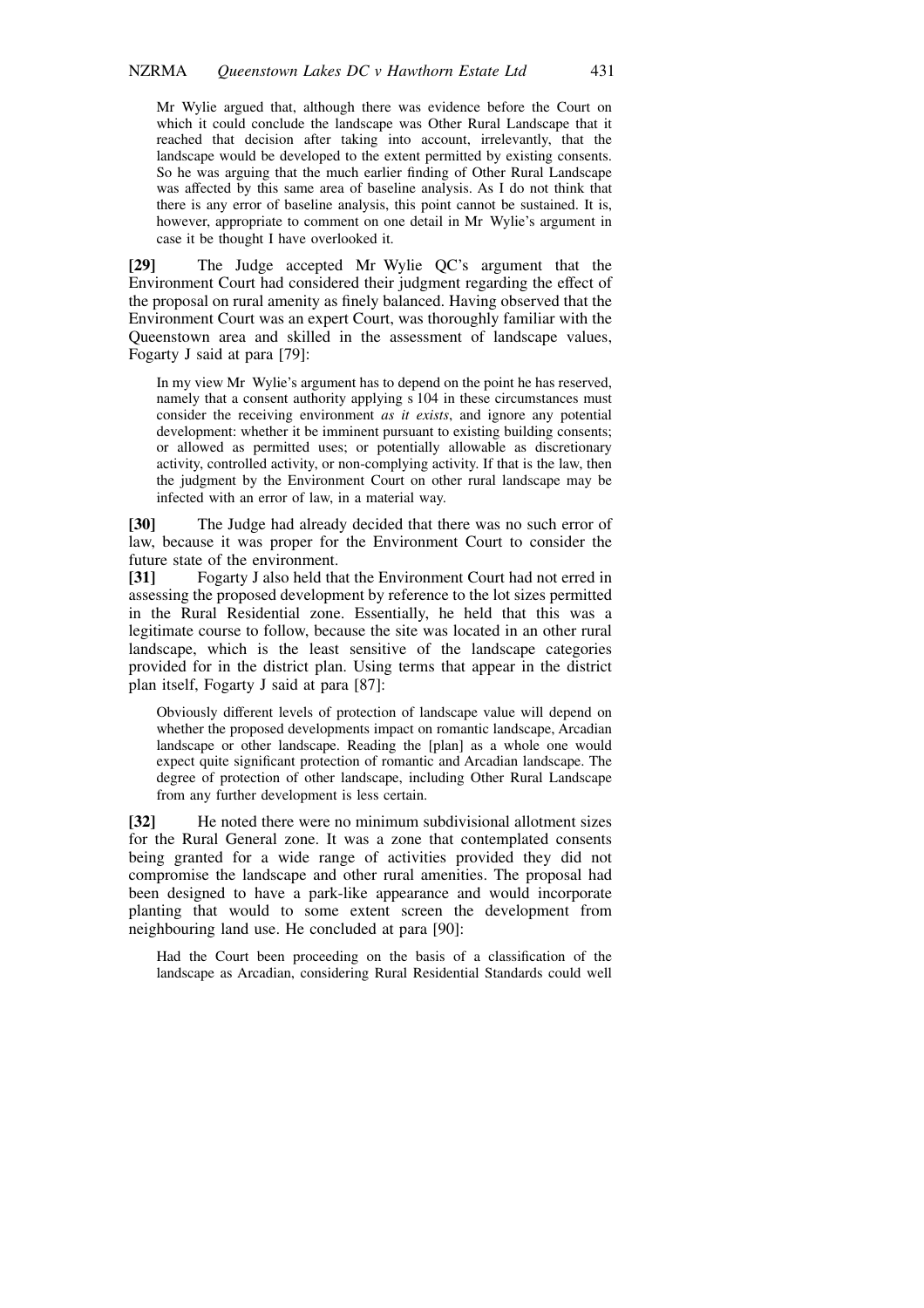have been taking into account an irrelevant consideration. But where the Court considers that the Arcadian character of the landscape has gone and is dealing with a rural landscape already showing some kind of residential character, I do not think it can be said that an expert Court has fallen into error of law by looking at the standards in the rural living area zones, when exercising a judgment as to how to address a proposal which is a discretionary activity in the rural general zone of the [plan].

[33] Mr Wylie contends that in respect of all these determinations Fogarty J's decision was incorrect in law. We discuss the reasons that he advanced for that contention in the context of the questions that we have to answer.

Question  $l(a)$  – the environment<br> **[34]** Mr Wylie's principal Mr Wylie's principal submission was that Fogarty J erred in holding that the word "environment" includes not only the environment as it exists, but also the reasonably foreseeable environment after allowing for potential use and development. The council contended that such an approach is not required by the definition of the word "environment" in s 2 of the Act, and that to read the word in that way would be inconsistent with Part II of the Act, in particular with s 7(f).

[35] Mr Wylie further submitted that a purposive approach to the relevant statutory provision would lead to a conclusion that the "environment" must be confined to the environment as it exists. He submitted that the reference to "Maintenance and enhancement of the quality of the environment" in  $s \, 7(f)$  of the Act was strongly suggestive that it is the environment as it exists at the date of the exercise of the relevant function or power under the Act which must be relevant. He contended that it would be difficult, perhaps impossible, to have particular regard to the maintenance and enhancement of the quality of a speculative future environment.

[36] Further, referring to the importance of district plans made under the Act and the process of submission in which members of the public may formally participate in the plan preparation process, Mr Wylie argued that when a plan becomes operative, it represents a community consensus as to how development should proceed in the council's district. Such plans, he submitted, focus on existing environments and put in place a framework for future development. But they do not, as he put it, "assume future putative environments degraded by potential use or development".

[37] In addition, Mr Wylie pointed to practical difficulties that he said would make the approach that found favour with the Environment Court and Fogarty J unworkable. There was, in addition, the potential for "environmental creep" if applicants having secured one resource consent were then able to treat the effects of implementing that consent as something which would alter the future state of the environment whilst returning to the council on successive occasions to seek further consents "starting with the most benign, but heading towards the most damaging". [38] Mr Wylie also argued that to uphold Fogarty J's view on the meaning of the word "environment" would be to run counter to authorities

which have established rules for priority between applicants, authorities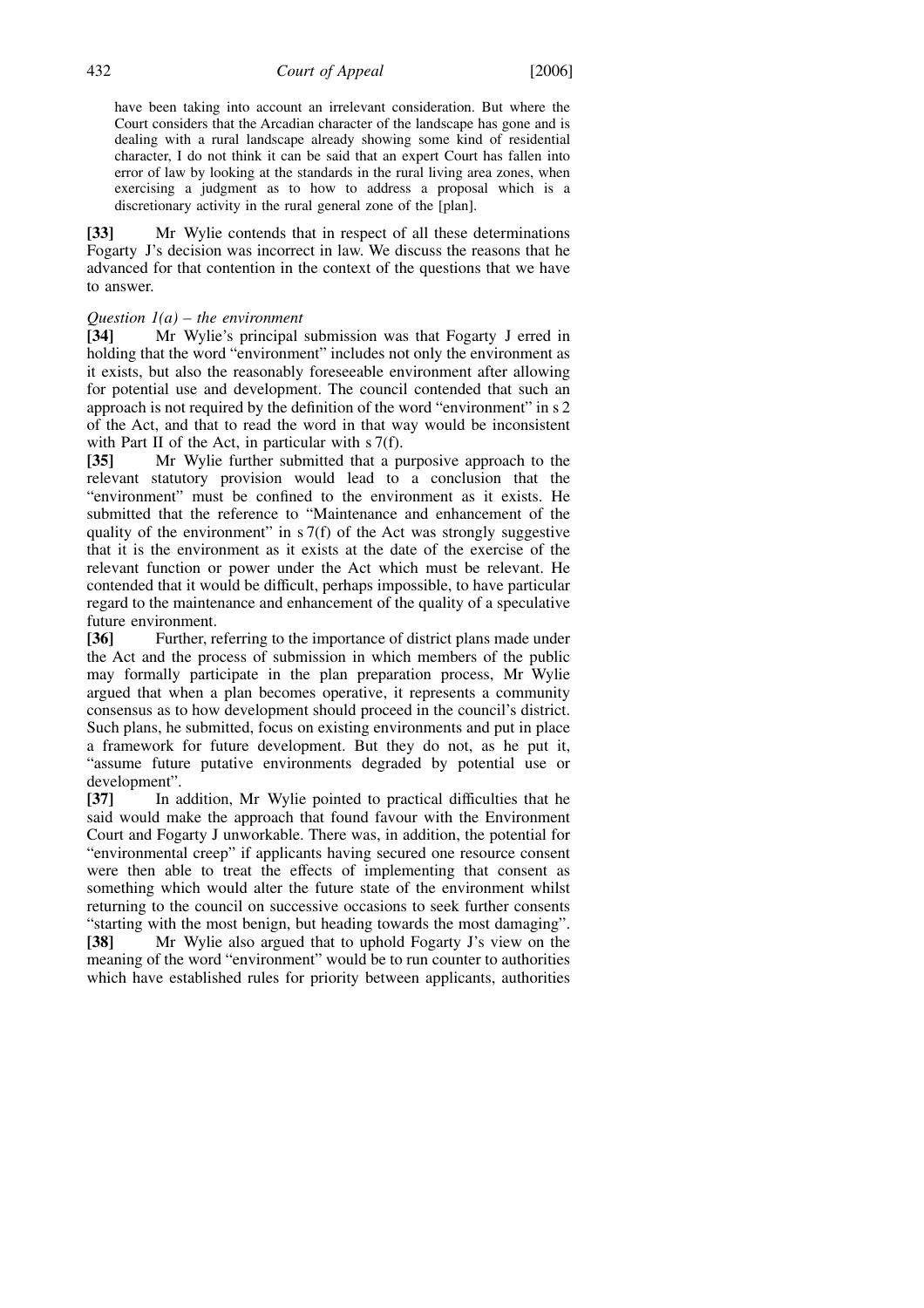dealing with issues of precedent and cumulative effect as well as the authorities already mentioned on the "permitted baseline".

[39] Both parties have argued the matter as if the word "environment" in s 2 of the Act ought to be seen as neutral on the issue of whether it requires the future, and future conditions to be taken into account. We think that that is true only in the superficial sense that none of the words used specifically refers to the future.<br> **[40]** The definition reads as follows:

The definition reads as follows:

"Environment" includes —

- (a) Ecosystems and their constituent parts, including people and communities; and
- (b) All natural and physical resources; and
- (c) Amenity values; and
- (d) The social, economic, aesthetic, and cultural conditions which affect the matters stated in paragraphs (a) to (c) of this definition or which are affected by those matters.

[41] This provision must be construed on the basis prescribed by s 5(1) of the Interpretation Act 1999; the meaning of the provision is to be ascertained from its text and in the light of its purpose.

[42] Although there is no express reference in the definition to the future, in a sense that is not surprising. Most of the words used would, in their ordinary usage, connote the future. It would be strange, for example, to construe "ecosystems" in a way which focused on the state of an ecosystem at any one point in time. Apart from any other consideration, it would be difficult to attempt such a definition. In the natural course of events ecosystems and their constituent parts are in a constant state of change. Equally, it is unlikely that the legislature intended that the inquiry should be limited to a fixed point in time when considering the economic conditions which affect people and communities, a matter referred to in para (d) of the definition. The nature of the concepts involved would make that approach artificial.

[43] These views are reinforced by consideration of the various provisions in the Act in which the word "environment" is used, or in which there is reference to the elements that are set out in the four paragraphs of its definition. The starting point should be s 5, which states and explains the fundamental purpose of the Act in the following terms:

5. Purpose  $-$  (1) The purpose of this Act is to promote the sustainable management of natural and physical resources.

(2) In this Act, "sustainable management" means managing the use, development, and protection of natural and physical resources in a way, or at a rate, which enables people and communities to provide for their social, economic, and cultural well being and for their health and safety while —

- (a) Sustaining the potential of natural and physical resources (excluding minerals) to meet the reasonably foreseeable needs of future generations; and
- (b) Safeguarding the life-supporting capacity of air, water, soil, and ecosystems; and
- (c) Avoiding, remedying, or mitigating any adverse effects of activities on the environment.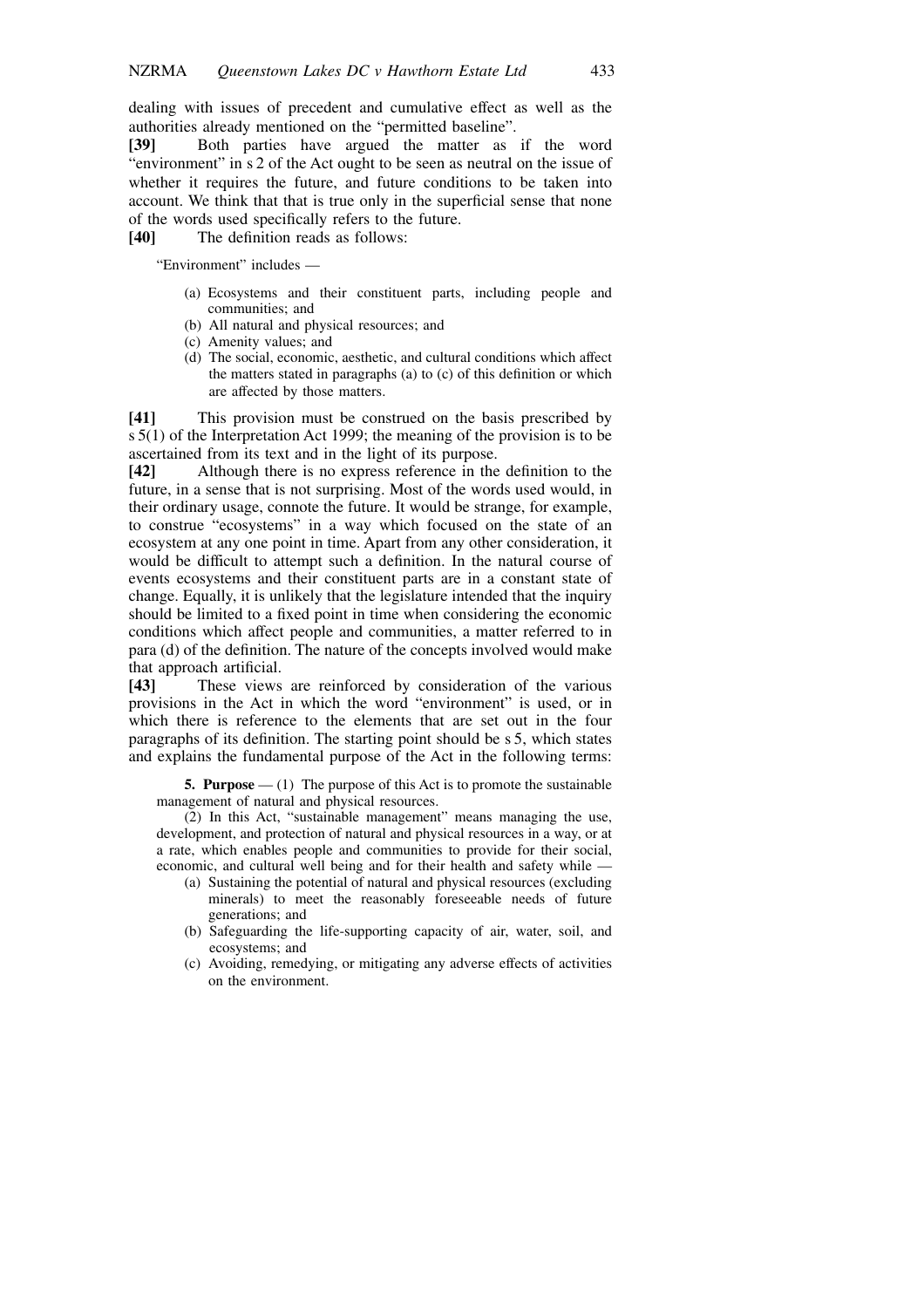[44] "Natural and physical resources" are, of course, part of the environment as defined in s 2. The purpose of the Act is to promote their sustainable management. The idea of management plainly connotes action that is ongoing, and will continue into the future. Further, such management is to be sustainable, that is to say, natural and physical resources are to be managed in the way explained in s 5(2). Again, it seems plain that provision by communities for their social, economic and cultural well-being, and for their health and safety, is an idea that embraces an ongoing state of affairs.<br> **[45]** Section  $5(2)(a)$  then mal

Section  $5(2)(a)$  then makes an express reference to the "reasonably foreseeable needs of future generations". What to this point has been implicit, becomes explicit in the use of this language. There is a plain direction to consider the needs of future generations. Paragraph (b)'s reference to safeguarding the life-supporting capacity of air, water, soil, and ecosystems also points not only to the present, but also the future. The idea of safeguarding capacity necessarily involves consideration of what might happen at a later time.

[46] The same approach is requisite under para (c). "Avoiding" naturally connotes an ongoing process, as do "remedying" and "mitigating". The latter two words, in addition, imply alteration to an existing state of affairs, something that can only occur in the future.

[47] Each of the components of  $s 5(2)$  is, therefore, directed both to the present and the future state of affairs. An analysis of the concepts contained in ss 6 and 7 leads inevitably to the same conclusion. That is partly because the particular directions in each section are all said to exist for the purpose of achieving the purpose of the Act. But in part also, the future is embraced by the words "protection", "maintenance" and "enhancement" that appear frequently in each section. We do not agree with Mr Wylie's argument based on s 7(f). "Maintenance" and "enhancement" are words that inevitably extend beyond the date upon which a particular application for resource consent is being considered. [48] The requirements of ss 5, 6 and 7 must be complied with by all who exercise functions and powers under the Act. Regional authorities must do so, when carrying out their functions in relation to regional policy statements (s 61) and the purpose of the preparation, implementation and administration of regional plans is to assist regional councils to carry out their functions "in order to achieve the purpose of this Act". Further, the functions of regional councils are all conferred for the purpose of giving effect to the Act  $(s \ 30(1))$ . Consistently with this, s 66 obliges regional councils to prepare and change regional plans in accordance with Part II. [49] The same obligations must be met by territorial authorities, in relation to district plans. The purpose of the preparation, implementation and administration of district plans is, again, to assist territorial authorities to carry out their functions in order to achieve the purpose of the Act. Similarly, the functions of territorial authorities are conferred only for the purpose of giving effect to the Act (s 31) and district plans are to be prepared and changed in accordance with the provisions of Part II. There is then a direct linkage of the powers and duties of regional and territorial authorities to the provisions of Part II with the necessary consequence that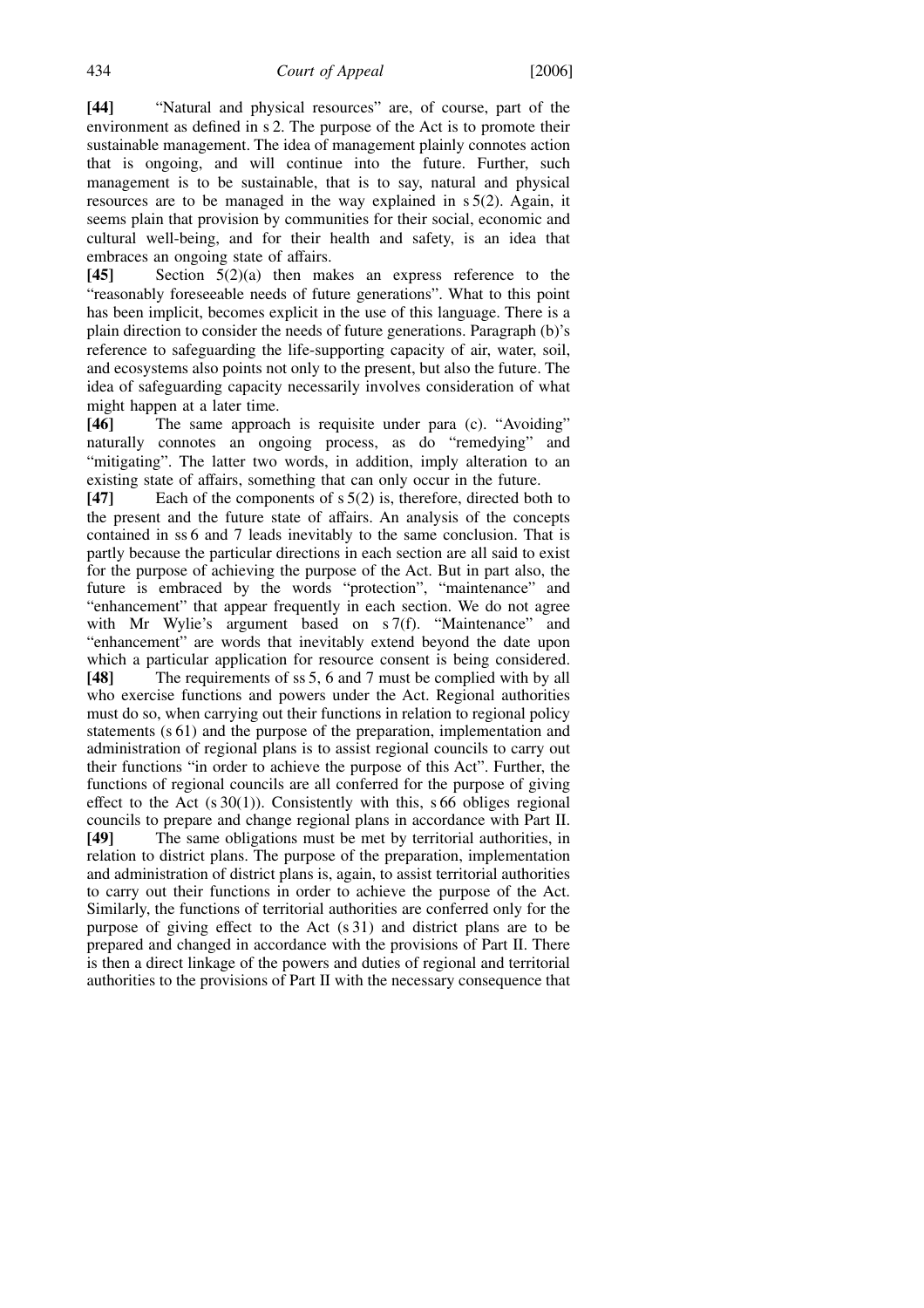those bodies are in fact planning for the future. The same forward-looking stance is required of central government and its delegates when exercising powers in relation to national policy statements (s 45) and New Zealand coastal policy statements (s 56). The drafting shows a consistent pattern.<br> **[50]** In the case of an application for resource consent, Part II of the In the case of an application for resource consent, Part II of the Act is, again, central to the process. This follows directly from the statement of purpose in s 5 and the way in which the drafting of each of ss 6 to 8 requires their observance by all functionaries in the exercise of powers under the Act. Self-evidently, that includes the power to decide an application for resource consent under s 105 of the Act. Moreover, s 104 which sets out the matters to be considered in the case of resource consent applications, began, at the time relevant to this appeal:

104. Matters to be considerd  $-$  (1) Subject to Part II, when considering an application for a resource consent and any submissions received, the consent authority shall have regard to . . .

[51] The pervasiveness of part II is once again apparent. In the case of resource consent applications, reference must also be made to the list of relevant considerations spelled out in paras (a) to (i) of s 104(1). These include: "Any actual and potential effects on the environment of allowing the activity" (para (a)); the objectives, policies, rules and other provisions of the various planning instruments made under the Act (para (c) to (f)) and "Any other matters the consent authority considers relevant and reasonably necessary to determine the application" (para (i)).

[52] Each of these provisions is likely to require a consent authority, in appropriate cases, to have regard to the future environment. In so far as ss  $104(1)(c)$  to (f) is concerned, that will be necessary where the instruments considered require that approach. If the precedent effects of granting an application are to be considered as envisaged by Dye v Auckland Regional Council [2002] 1 NZLR 337 then the future will need to be considered, whether under s  $104(1)(d)$  or s  $104(1)(i)$ . As to s 104(1)(a), its reference to potential effects is sufficiently broad to include effects that may or may not occur depending on the occurrence of some future event. It must certainly embrace future events.

[53] Future potential effects cannot be considered unless there is a genuine attempt, at the same time, to envisage the environment in which such future effects, or effects arising over time, will be operating. The environment inevitably changes, and in many cases future effects will not be effects on the environment as it exists on the day that the council or the Environment Court on appeal makes its decision on the resource consent application.

[54] That must be the case when district plans permit activities to establish without resource consents, where resource consents are granted and put into effect and where existing uses continue as authorised by the Act. It is not just the erection of buildings that alters the environment: other activities by human beings, the effects of agriculture and pastoral land uses, and natural forces all have roles as agents of environmental change. It would be surprising if the Act, and in particular  $s 104(1)(a)$ , were to be construed as requiring such ongoing change to be left out of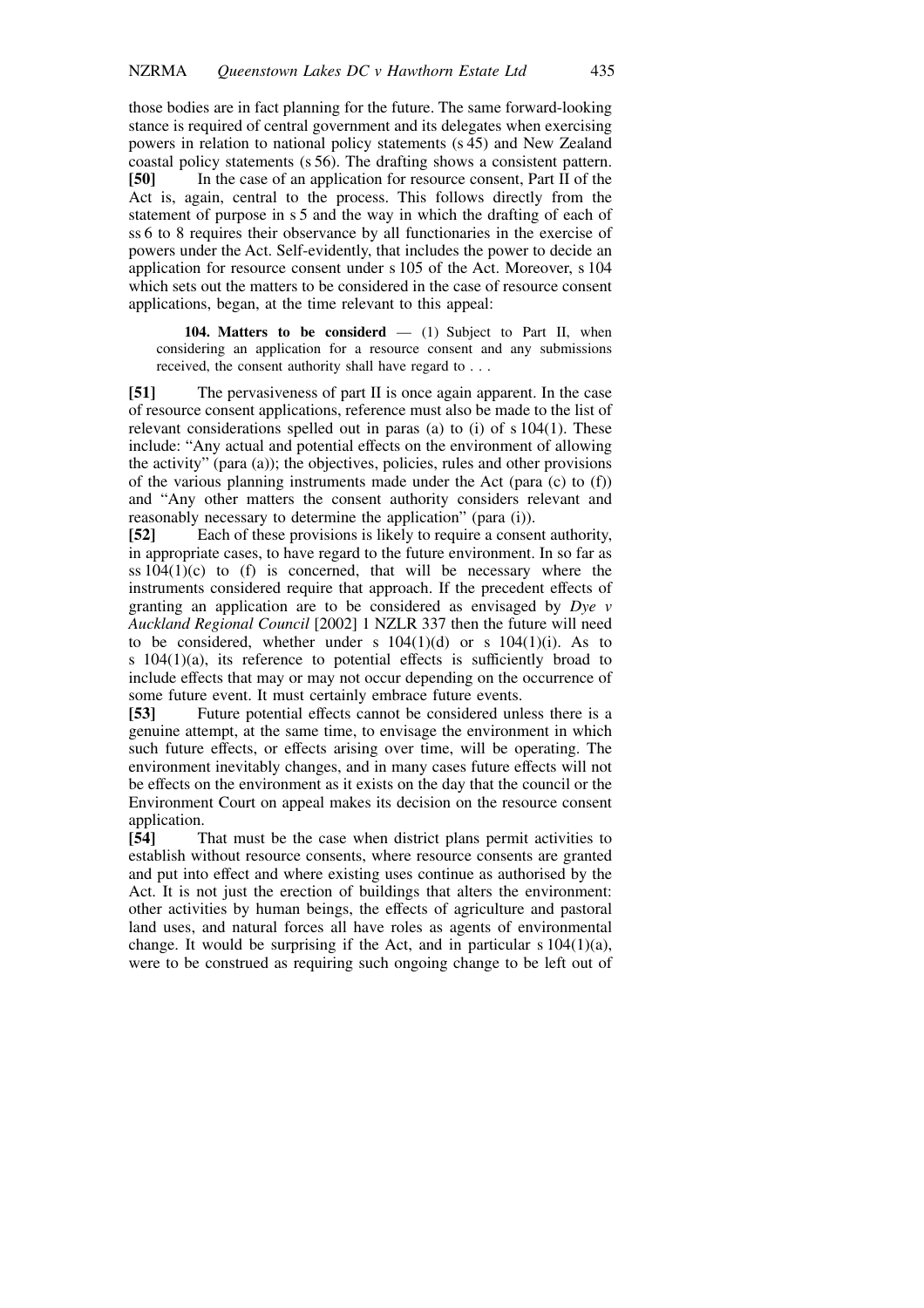account. Indeed, we think such an approach would militate against achievement of the Act's purpose.

[55] A further consideration based in particular on the provisions concerning applications leads to the same conclusion. When an application for resource consent is granted, the Act envisages that a period of time may elapse within which the resource consent may be implemented. At the time relevant to this appeal, the statutory period was two years or such shorter or longer period as might be provided for in the resource consent (s 125). Consequently, the effects of a resource consent might not be operative for an appreciable period after the consent had been granted. Mr Wylie's argument would prevent the consent authority considering the environment in which those effects would be felt for the first time. Rather, the consent authority would have to consider the effects on an environment which, at the time the effects are actually occurring, may well be different to the environment at the time that the application for consent was considered. That would not be sensible.

[56] Similarly, it is relevant that many resource consents are granted for an unlimited time. That is certainly the case for most land use and subdivision consents (see s 123(b)). Yet it could not be assumed that the effects of implementing the consent would be the same one year after it had been granted, as they would be in 20 years' time.

[57] In summary, all of the provisions of the Act to which we have referred lead to the conclusion that when considering the actual and potential effects on the environment of allowing an activity, it is permissible, and will often be desirable or even necessary, for the consent authority to consider the future state of the environment, on which such effects will occur.

[58] We have not been persuaded to a different view by any of Mr Wylie's arguments based on practical considerations and conflict with other lines of authority. It was his submission that the practical difficulties arising from Fogarty J's judgment would be significant. He contended that to require those administering district plans, and applicants for resource consents, to take account of the potential or notional future environment would be unduly burdensome, and would require them to speculate about what might or might not occur in any particular receiving environment, about what future economic conditions might be, and possibly about how such future economic conditions might affect future people and communities. He submitted that this would require a degree of prescience on the part of consent authorities that was inappropriate.

[59] In support of those propositions he referred to O'Connell Construction Ltd v Christchurch City Council [2003] NZRMA 216, and in particular to what was said by Panckhurst J at para [73]:

I also agree with the submission of Mr Chapman for AMI/AMP that an extension of the rule to include potential activities on sites other than the application site would place an intolerable burden on the consent authority when assessing resource consent applications.

[60] The concerns expressed by Mr Wylie about practical difficulties were overstated. It will not be every case where it is necessary to consider the future environment, or where doing so will be at all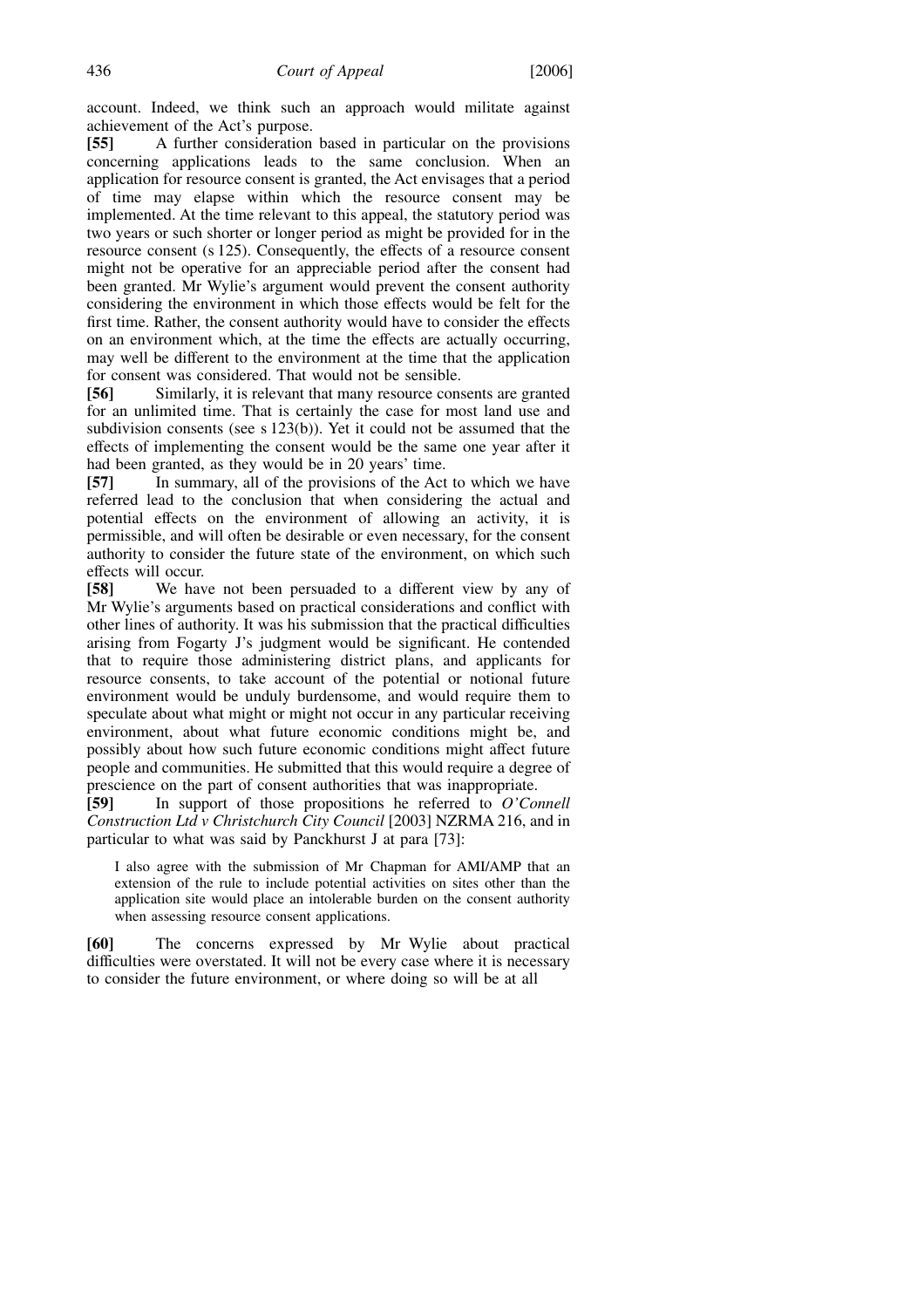complicated. Suppose, for example, an application for resource consent to establish a new activity in a built up area of a city. There will be rules which provide for permitted activities and in the vast majority of cases it would be likely that the foreseeable future development of surrounding sites would be similar to that which existed at the time the application was being considered. In such a case, it might be a safe assumption that the environment would, in its principal attributes, be very much like it presently is, but perhaps more intensively developed if there are district plan objectives and policies designed to secure that end. At the other end of the spectrum, if one supposed an application to carry out some new activity involving development in an area which was rural in nature and which was intended to remain so in accordance with the policy framework established by the district plan, then once again it ought not be difficult to postulate the future state of that environment.

[61] Difficulties might be encountered in areas that were undergoing significant change, or where such change was planned to occur. However, even those areas would have an applicable policy framework in the district plan that, together with the rules, would give considerable guidance as to the nature and intensity of future activities likely to be established on surrounding land. In cases such as the present, where there are a significant number of outstanding resource consents yet to be implemented, and uncontested evidence of pressure for development, the task of predicting the likely future state of the environment is not difficult. [62] The observations made by Panckhurst J in O'Connell v Christchurch City Council must be read in context. He was dealing with an appeal from an Environment Court decision overturning a decision by the City Council to grant consent to establish a tyre retail outlet. AMI and AMP occupied multi-storey office premises adjoining the subject site and had appealed to the Environment Court against the council's decision. When the Environment Court set aside the council's decision, the applicant for resource consent appealed to the High Court. One of the issues raised on the appeal was a contention that the Environment Court had misapplied the "permitted baseline test" in as much as it had considered the effects of permitted activities on only the subject site and had not considered the effects of permitted activities on adjacent sites as well. At [70] Panckhurst J said:

[70] I accept that the Court did apply the baseline test with reference only to the subject site. That is it compared the proposed activity against other hypothetical activities that could be established on this site as of right in terms of the transitional and proposed plans. Regard was not had to the impact of the establishment of hypothetical activities on a closely adjacent site. Was such an approach in error?

[71] I am not persuaded that it was. This conclusion I think follows from a reading of various decisions where the permitted baseline assessment has been considered in a number of contexts . . .

[63] The Judge referred to Bayley v Manukau City Council, Smith Chilcott Ltd v Auckland City Council and Arrigato Investments Ltd v Auckland Regional Council, and concluded that the required comparison for purposes of "permitted baseline" analysis is one that is restricted to the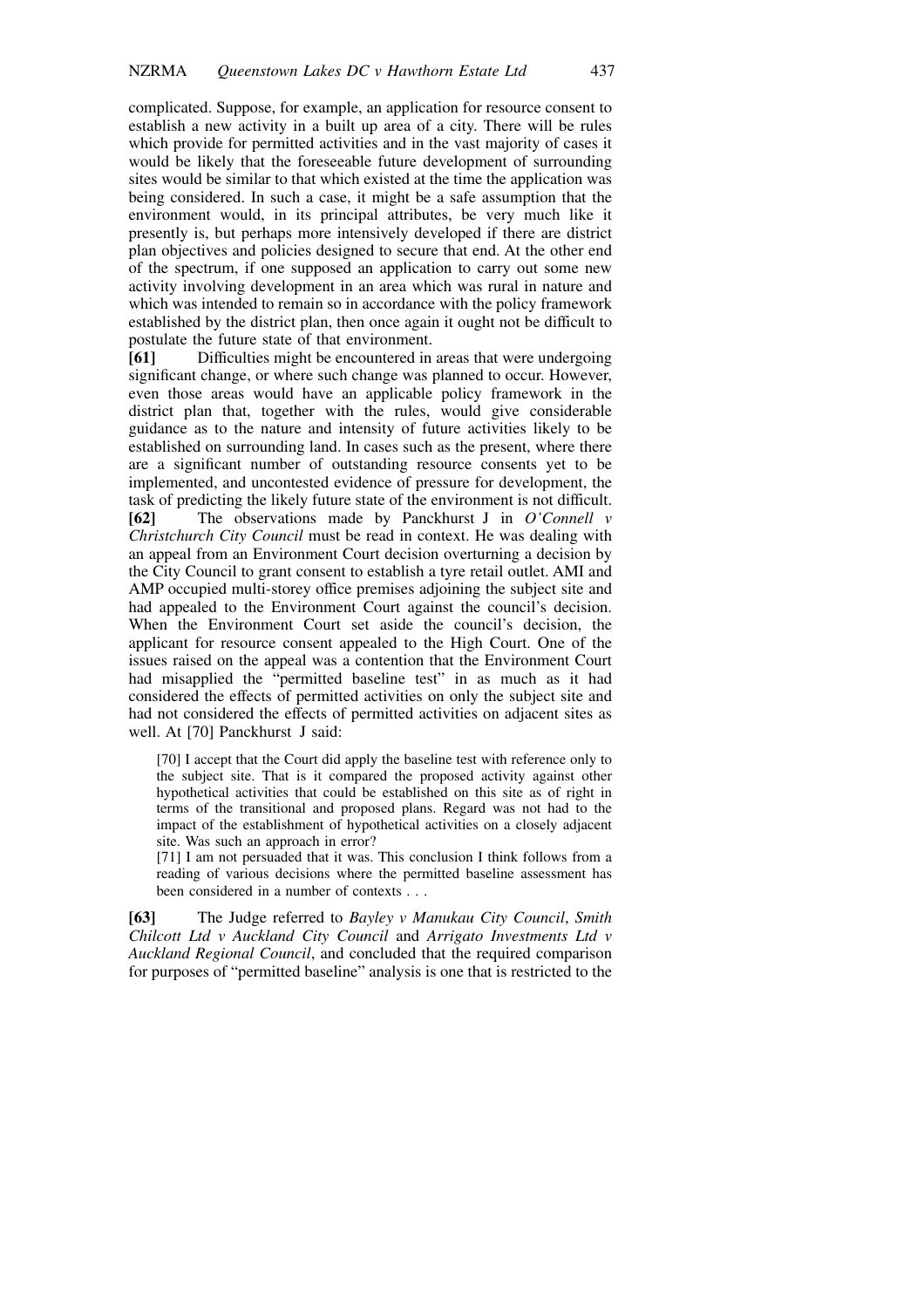site in question. There was nothing in those cases which was consistent with the extension of the test for which the appellant had contended. We have earlier expressed our view that the "permitted baseline" has in the previous decisions of this Court been limited to a comparison of the effects of the activity which is the subject of the application for resource consent with the effects of other activities that might be permitted on the subject land, whether by way of right as a permitted activity under the district plan, or whether pursuant to the grant of a resource consent. In the latter case, it is only the effects of activities which have been the subject of resource consents already granted that may be considered, and the consent authority must decide whether or not to do so: Arrigato Investments Ltd v Auckland Regional Council at paras [30] and [34] - [35]. [64] We agree with Panckhurst J's observations about the limits of the "permitted baseline" concept, and we also agree with him that the decisions of this Court have not suggested that it can be applied other than in relation to the site that is the subject of the resource consent application. However, it is a far step from there to contend that Bayley v Manukau City Council and the decisions that followed it, dictate the answer on the principal issues to be determined in this appeal. The question whether the "environment" could embrace the future state of the environment was not directly addressed in those cases, nor was an argument in those terms apparently put to Panckhurst J.

[65] It is as well to remember what the "permitted baseline" concept is designed to achieve. In essence, its purpose is to isolate, and make irrelevant, effects of activities on the environment that are permitted by a district plan, or have already been consented to. Such effects cannot then be taken into account when assessing the effects of a particular resource consent application. As Tipping J said in Arrigato at para [29]:

Thus, if the activity permitted by the plan will create some adverse effect on the environment, that adverse effect does not count in the ss 104 and 105 assessments. It is part of the permitted baseline in the sense that it is deemed to be already affecting the environment or, if you like, it is not a relevant adverse effect. The consequence is that only other or further adverse effects emanating from the proposal under consideration are brought to account.

[66] Where it applies, therefore, the "permitted baseline" analysis removes certain effects from consideration under s 104(1)(a) of the Act. That idea is very different, conceptually, from the issue of whether the receiving environment (beyond the subject site) to be considered under s  $104(1)(a)$ , can include the future environment. The previous decisions of this Court do not decide or even comment on that issue.

[67] We do not overlook what was said in Bayley v Manukau City Council at p 577, where the Court referred to what Salmon J had said in Aley v North Shore City Council [1998] NZRMA 361 at p 377:

On this basis a consideration of the effect on the environment of the activity for which consent is sought requires an assessment to be made of the effects of the proposal on the environment as it exists.

The Court said that it would add to that sentence the words: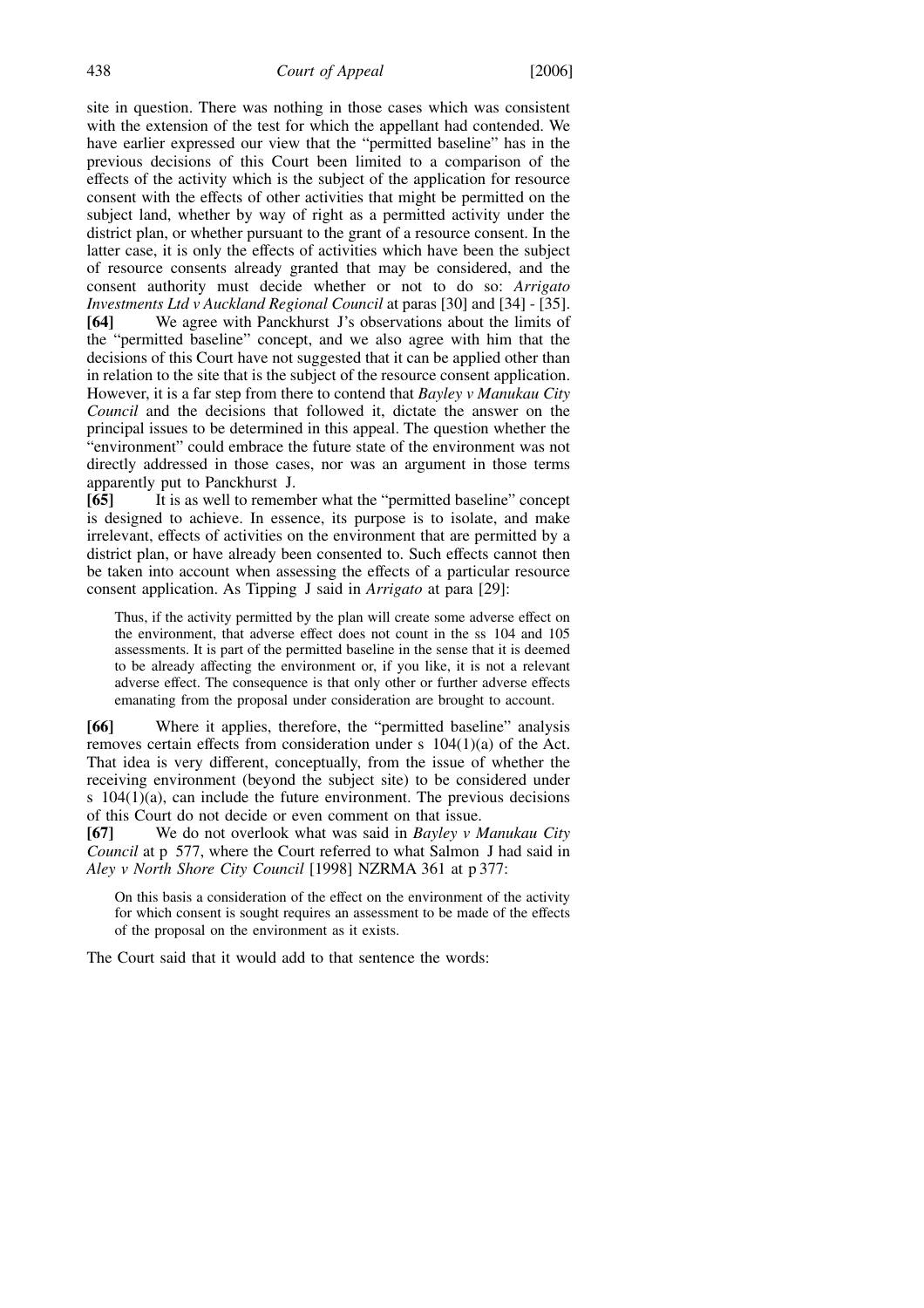. . . or as it would exist if the land were used in a manner permitted as of right by the plan.

[68] However, it must be remembered first, that Bayley was the case in which the "permitted baseline" concept was formally recognised, and as we have explained did not deal with the issue which has to be decided in this case. Secondly, it was a case about notification of resource consent applications. The issue that arose concerned the proper application of s 94 of the Act, and the provisions it contained allowing non-notification in cases where the adverse effect on the environment of the activity for which consent was sought would be minor. In that context there could be no need to consider the future environment, because if the effects on the existing environment were not able to be described as minor, there would be no need to look any further.

[69] Mr Wylie referred to other practical difficulties which he illustrated by reference to Fogarty J's decision in Wilson v Selwyn District Council. In that case, as in this, Fogarty J held that the term "environment" could include the future environment where the word is used in s  $104(1)(a)$  of the Act. He held further that, to ascertain the future state of the environment it was appropriate to ask, amongst other things, whether it was "not fanciful" that surrounding land should be developed, and to have regard in that connection to what was permitted in a proposed district plan. Because the district plan contemplated the subdivision of neighbouring land as a controlled activity, His Honour held that it was plain that the district council did not regard it as fanciful that the land in the locality might be subdivided down into smaller sites with increased dwellings. Mr Wylie pointed out that although subdivision was a controlled activity under the proposed plan relevant in that case, and there were no submissions challenging that, there were, however, submissions challenging the right to erect dwellings, as Fogarty J himself had recorded in para [38] of the judgment. Mr Wylie criticised the decision on the basis that it had effectively "pre-empted" the submission process in relation to the district plan. It would also, in his submission, lead to considerable uncertainty.

[70] Mr Wylie further argued that in the present case, some of the remarks made by Fogarty J suggested that the possibility of development pursuant to resource consents for discretionary or even non-complying activities should be taken into account to ascertain the future state of the environment, in advance of such consents being granted.

[71] That is an inference which can arise from what the Judge said at para [79]:

In my view Mr Wylie's argument has to depend on the point he has reserved, namely that a consent authority applying s 104 in these circumstances must consider the receiving environment as it exists, and ignore any potential development: whether it be imminent pursuant to existing building consents; or allowed as permitted uses; or potentially allowable as discretionary activity, controlled activity, or non-complying activity. If that is the law, then the judgment by the Environment Court on Other Rural Landscape may be infected with an error of law, in a material way.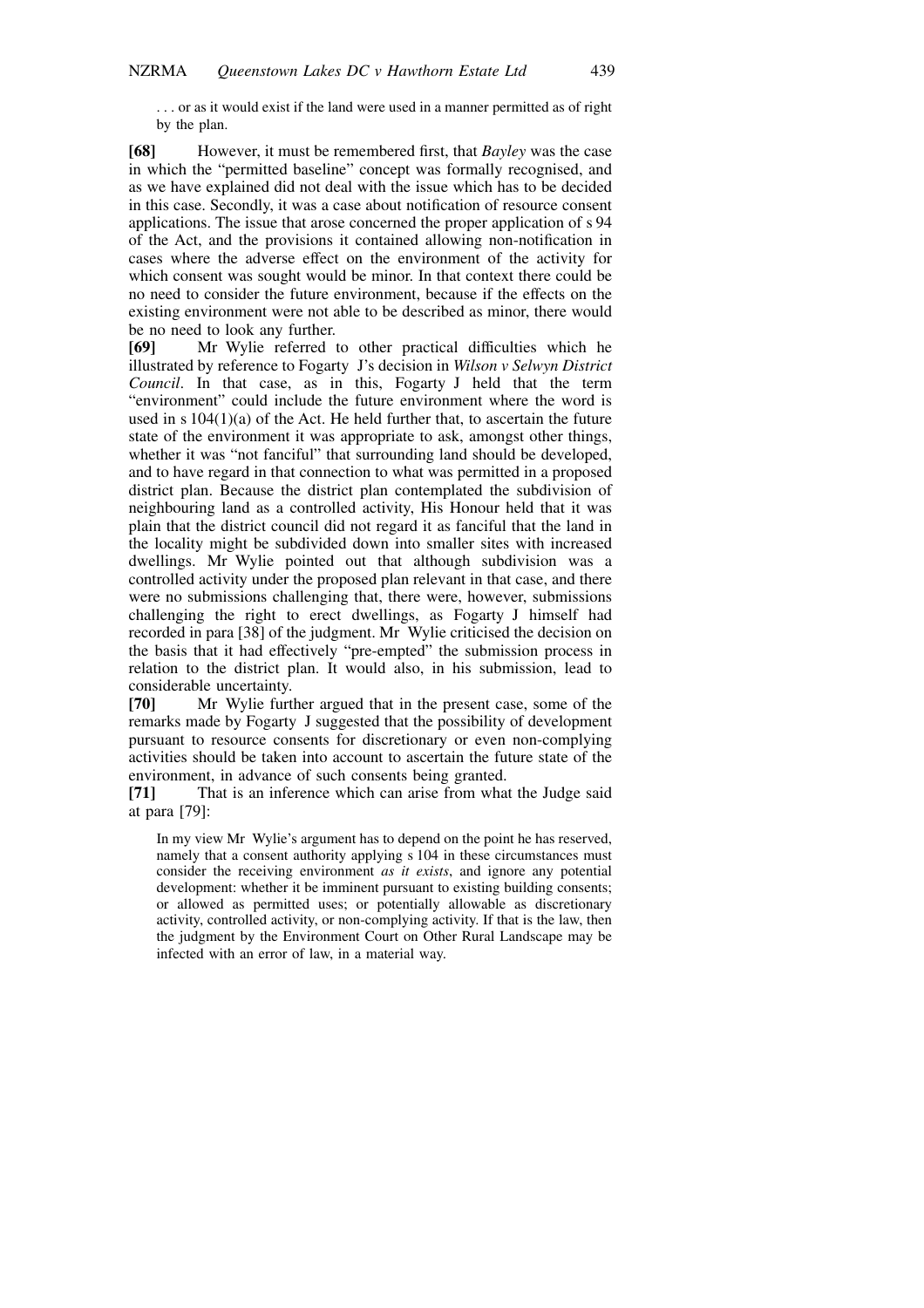[72] Fogarty J noted that the decision of the Environment Court in the present case had rejected an argument that it should take into account the likelihood of future successful applications for discretionary activity consent. At para [74] he said:

As noted, the Court did go on to reject taking into account the further subdivision and thus even more houses resulting from successful applications for discretionary activities. It may be noted that that is a more cautious approach than I took in Wilson and Rickerby, see [62] and [81].

[73] The reference here to *Wilson and Rickerby* was a reference to the case now reported as Wilson v Selwyn District Council.

[74] These observations by the Judge express too broadly the ambit of a consent authority's ability to consider future events. There is no justification for borrowing the "fanciful" criterion from the "permitted baseline" cases and applying it in this different context. The word "fanciful" first appeared in Smith Chilcott Ltd v Auckland City Council at para [26], where it was used to rule out of consideration, for the purposes of the "permitted baseline" test, activities that the plan would permit on a subject site because although permitted it would be "fanciful" to suppose that they might in fact take place. In that context, when the "fanciful" criterion is applied, it will be in the setting of known or ascertainable information about the development site (its area, topography, orientation and so on). Such an approach would be a much less certain guide when consideration is being given to whether or not future resource consent applications might be made, and if so granted, in a particular area. It would be too speculative to consider whether or not such consents might be granted and to then proceed to make decisions about the future environment as if those resource consents had already been implemented. [75] It was not necessary to cast the net so widely in the present case. The Environment Court took into account the fact that there were numerous resource consents that had been granted in and near the triangle. It accepted Mr Goldsmith's evidence that those consents were likely to be implemented. There was ample justification for the Court to conclude that the future environment would be altered by the implementation of those

consents and the erection of dwellings in the surrounding area. [76] Limited in this way, the approach taken to ascertain the future state of the environment is not so uncertain as to be unworkable or unduly speculative, as Mr Wylie contended.

[77] Another concern that was raised by Mr Wylie was the possibility of "environmental creep". This is the possibility that someone who has obtained one resource consent might seek a further resource consent in respect of the same site, but for a more intensive activity. It would be argued that the deemed adverse effects of the first application should be discounted from those of the second when the latter was considered under s  $104(1)(a)$ . Mr Wylie submitted that if s  $104(1)(a)$ requires that consideration be given to potential use and development, there would be nothing to stop developers from making a number of applications for resource consent, starting with the most benign, and heading towards the most damaging. On each successive application, they would be able to argue that the receiving environment had already been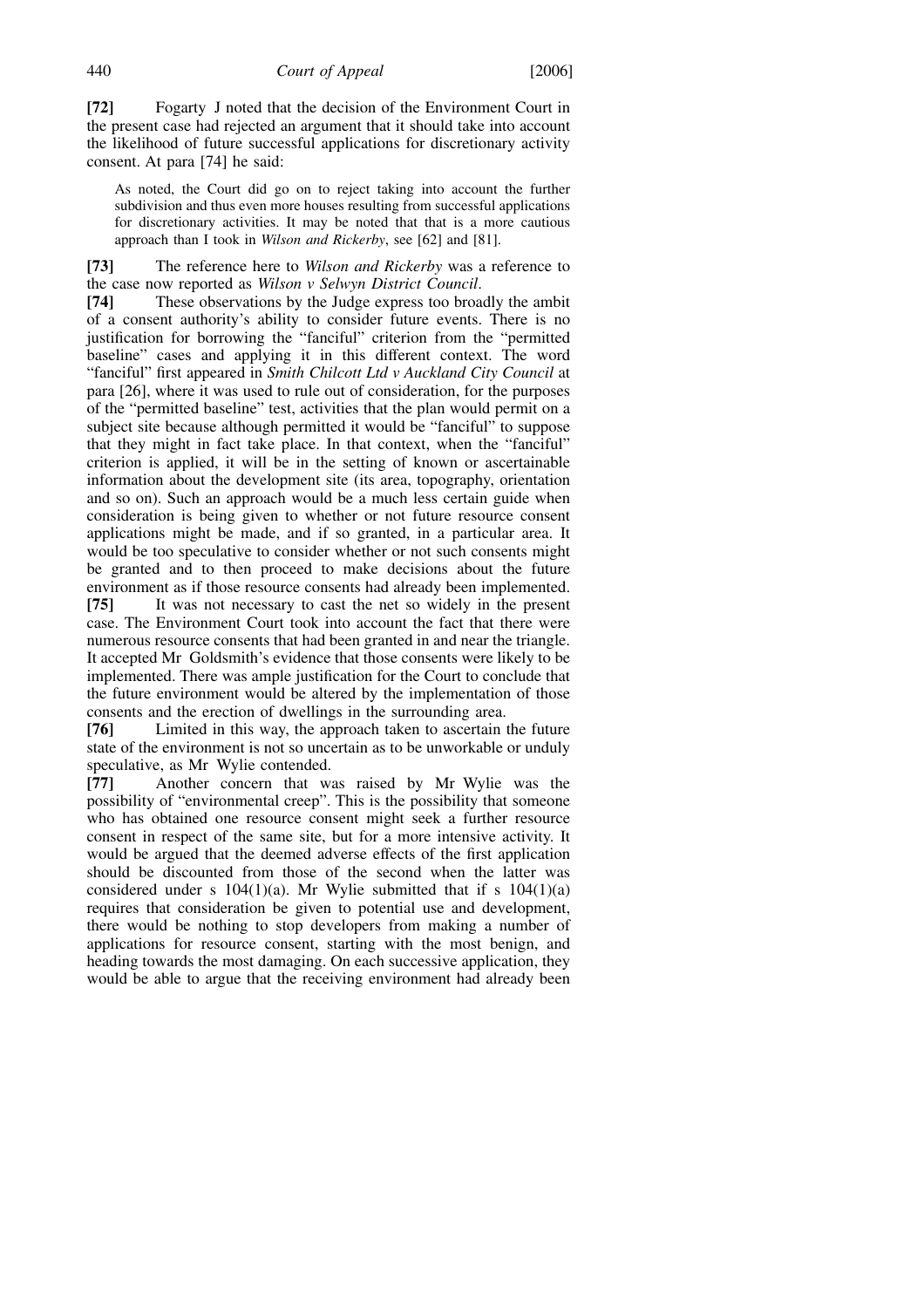notionally degraded by its potential development under the unimplemented consents.

[78] This fear can be given the same answer as was given in Arrigato where the Court had to determine whether unimplemented resource consents should be included within the "permitted baseline". At para [35] the Court said:

[35] Resource consents are capable of being granted on a non-notified as well as a notified basis. Furthermore, they relate to activities of differing kinds. There may be circumstances when it would be appropriate to regard the activity involved in an unimplemented resource consent as being part of the permitted baseline, but equally there may be circumstances in which it would not be appropriate to do so. For example, implementation of an earlier resource consent may on the one hand be an inevitable or necessary precursor of the activity envisaged by the new proposal. On the other hand the unimplemented consent may be inconsistent with the new proposal and thus be superseded by it. We do not think it would be in accordance with the policy and purposes of the Act for this topic to be the subject of a prescriptive rule one way or the other. Flexibility should be preserved so as to allow the consent authority to exercise its judgment as to what bearing the unimplemented resource consent should have on the question of the effects of the instant proposal on the environment.

[79] The Environment Court dealt with the implications of the existing resource consents in the present case in a manner that was consistent with that approach. It will always be a question of fact as to whether or not an existing resource consent is going to be implemented. If it appeared that a developer was simply seeking successively more intensive resource consents for the same site there would inevitably come a point when a particular proposal was properly to be viewed as replacing previous proposals. That would have the consequence that all of the adverse effects of the later proposal should be taken into account, with no "discount" given for consents previously granted. We are not persuaded that the prospect of "creep" should lead to the conclusion that the consequences of the subsequent implementation of existing resource consents cannot be considered as part of the future environment.

[80] Three other issues, raised by Mr Wylie in support of his argument that "environment" should be confined to what exists at the time the resource consent application is considered by the consent authority, can be briefly mentioned. First, he suggested that the contrary approach would have the effect of negating the result of cases that have decided that priority as between applicants should be established in accordance with the time when applications are made to a consent authority (Fleetwing Farms Ltd v Marlborough District Council [1997] 3 NZLR 257 and Geotherm Group Ltd v Waikato Regional Council [2004] NZRMA 1). That argument would only be legitimate if we were to endorse Fogarty J's decision that resource consent applications not yet made but which conceivably might be made, could be taken into account. That is not our view.

[81] Secondly, Mr Wylie contended that to hold that the word "environment" included potential use or development would undermine the decision of this Court in Dye v Auckland Regional Council where it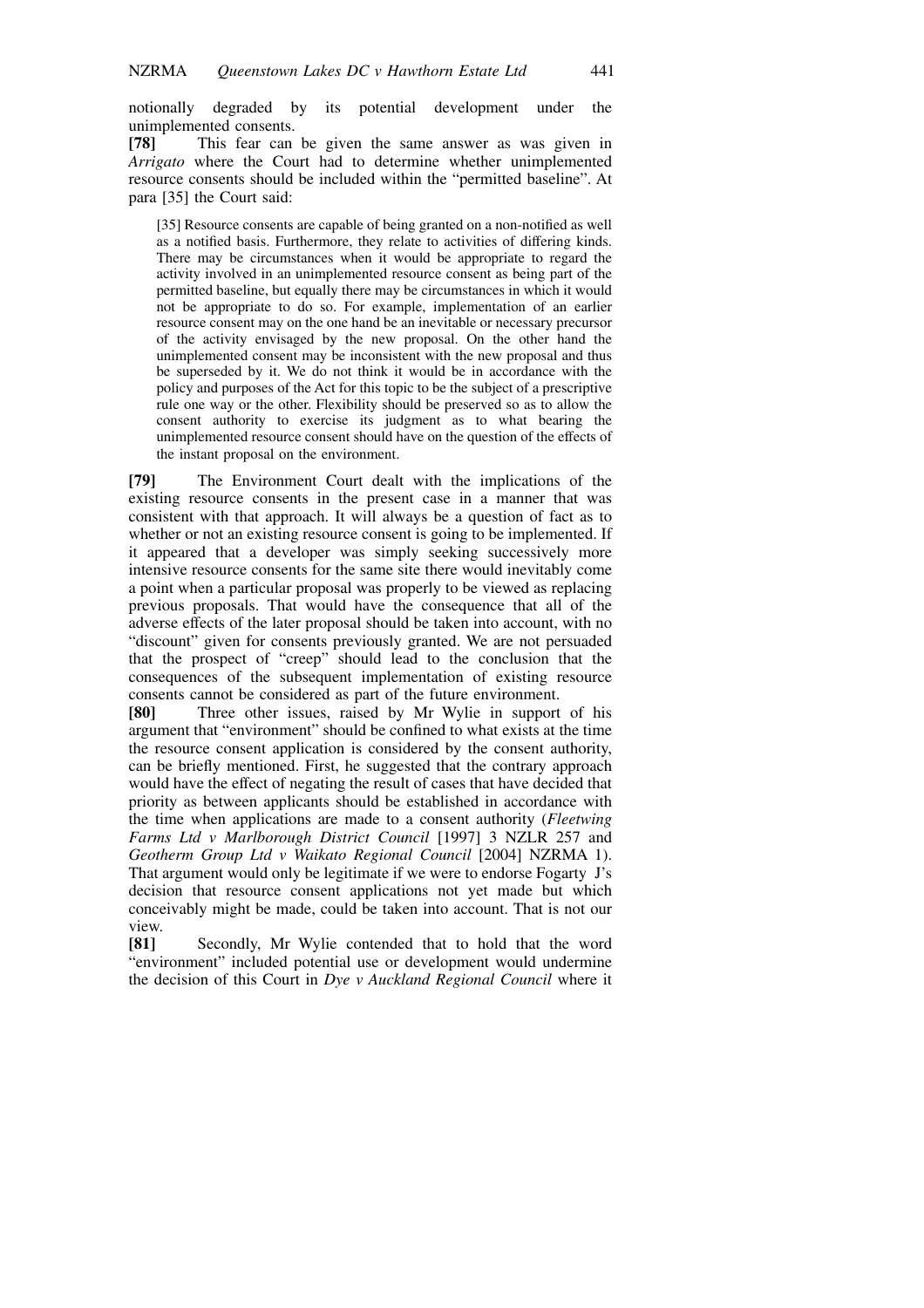had been decided that the grant of a resource consent had no precedent effect in the "strict sense". It is apparent from para [32] of that decision, that what was meant by use of the expression "the strict sense" was that one consent authority is not bound by its own decisions or those of any other consent authority. We do not agree that a decision that the "environment" can include the future state of the environment has any implications for what was decided in Dye.

[82] Finally, Mr Wylie contended that if unimplemented resource consents are taken into account, then consent applications will fall to be decided on the basis of the environment as potentially affected by other consents. He submitted that this was to all intents and purposes "precedent by another route". We do not agree. To grant consent to an application for the reason that some other application has been granted consent is one thing. To decide to grant a resource consent application on the basis that resource consents already granted will alter the existing environment when implemented, and that those consents are likely to be implemented is quite a different matter.

[83] There is nothing in the High Court's decision in Rodney District Council v Gould [2006] NZRMA 217 on the question of cumulative effects which has any implications for the current issue. That decision simply explained what was already apparent from what this Court had decided in relation to cumulative effects in Dye v Auckland Regional Council — that is, that the cumulative effects of a particular application are effects which arise from that application, and not from others.

[84] In summary, we have not found, in any of the difficulties Mr Wylie has referred to, any reason to depart from the conclusion which we have reached by considering the meaning of the words used in s 104(1)(a) in their context. In our view, the word "environment" embraces the future state of the environment as it might be modified by the utilisation of rights to carry out permitted activity under a district plan. It also includes the environment as it might be modified by the implementation of resource consents which have been granted at the time a particular application is considered, where it appears likely that those resource consents will be implemented. We think Fogarty J erred when he suggested that the effects of resource consents that might in future be made should be brought to account in considering the likely future state of the environment. We think the legitimate considerations should be limited to those that we have just expressed. In short, we endorse the Environment Court's approach. Subject to that reservation, we would answer question 1(a) in the negative.

#### Question  $1(b)$  – speculation

[85] The foregoing discussion means this and the subsequent questions can be answered more briefly. The issue raised by this question is whether taking into account the approved building platforms in and near the triangle, was speculative. The process adopted by the Environment Court cannot properly be characterised as having involved speculation. The Court accepted Mr Goldsmith's evidence that it was "practically certain" that the approved building sites in and near the triangle would be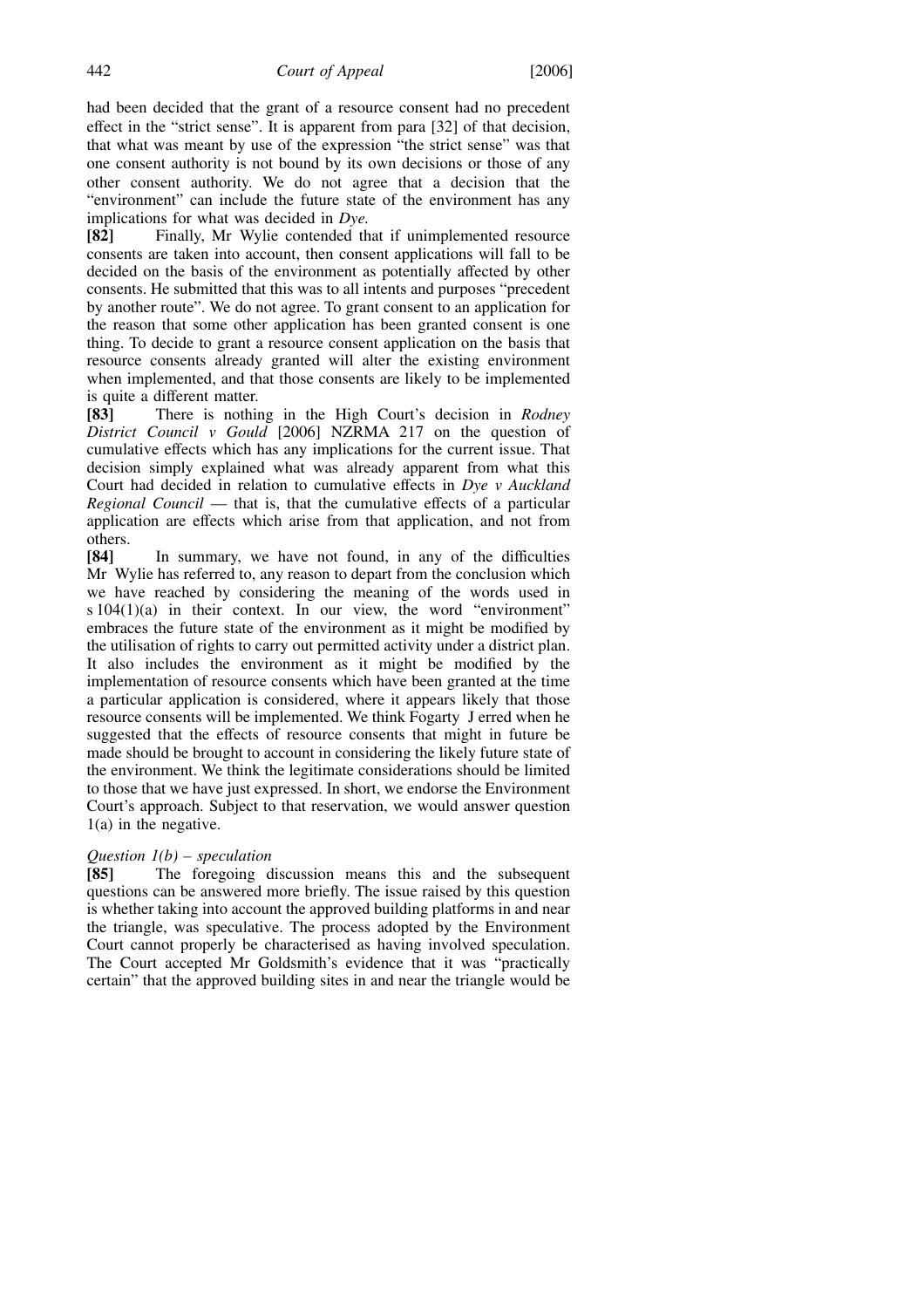built on. Mr Wylie confirmed that there was no issue with the Environment Court's finding of fact on the likelihood of future houses being erected.<br>[86] Hov

However, Mr Wylie argued that the environment against which the application fell to be assessed comprised only the existing environment. If that assertion were correct, he submitted that it followed that the potential effects of unimplemented resource consents were irrelevant.

[87] We have already rejected his contention that the relevant environment was confined to the existing environment. It follows that there is no basis upon which we could find error of law in relation to question 1(b).

#### Question  $I(c)$  – consideration of the permitted baseline

[88] The issue raised by this question is whether the Environment Court had given adequate and appropriate consideration to the application of the permitted baseline. Mr Wylie's argument on this issue proceeded as if the Environment Court had been making a decision about the permitted baseline when it allowed itself to be influenced by its conclusion that the building sites in and around the triangle would be developed. For reasons that we have already given, we do not consider that the receiving environment was properly to be approached on the basis of a "permitted baseline" analysis, as that term has normally been used.

[89] Whatever label is put upon the exercise, Mr Wylie's main contention in this part of his argument was that there was nothing in the Environment Court's decision to show that it had a discretion of the kind that had been explained by this Court in the decision in Arrigato Investments Ltd v Auckland Regional Council, in particular the passage at para [35] that we have earlier set out. Mr Wylie submitted that, properly understood, the decision in Arrigato meant that there was a discretion when it came to the consideration of unimplemented resource consents. Mr Wylie also contended that it was not obvious from the Environment Court's judgment that it was aware that it had that discretion, let alone that it had exercised it.

[90] We do not consider that it is appropriate to describe what is simply an evaluative factual assessment as the exercise of a discretion. Further, we agree with Mr Castiglione that the council's argument wrongly conflates the "permitted baseline" and the essentially factual exercise of ascertaining the likely state of the future environment. We have previously stated our reasons for limiting the permitted baseline to the effects of developments on the site that is the subject of a resource consent application. On the relevant issue of fact, the Environment Court relied on the evidence of Mr Goldsmith about the virtual certainty of development occurring on the approved building platforms in and around the triangle. There was no error in that approach.

[91] In reality the present question simply raises, in a different guise, the central complaint that the council makes about the acceptance by both the Environment Court and the High Court that the receiving environment can include the future environment. That issue is not to be approached by invoking the permitted baseline, so the question posed does not strictly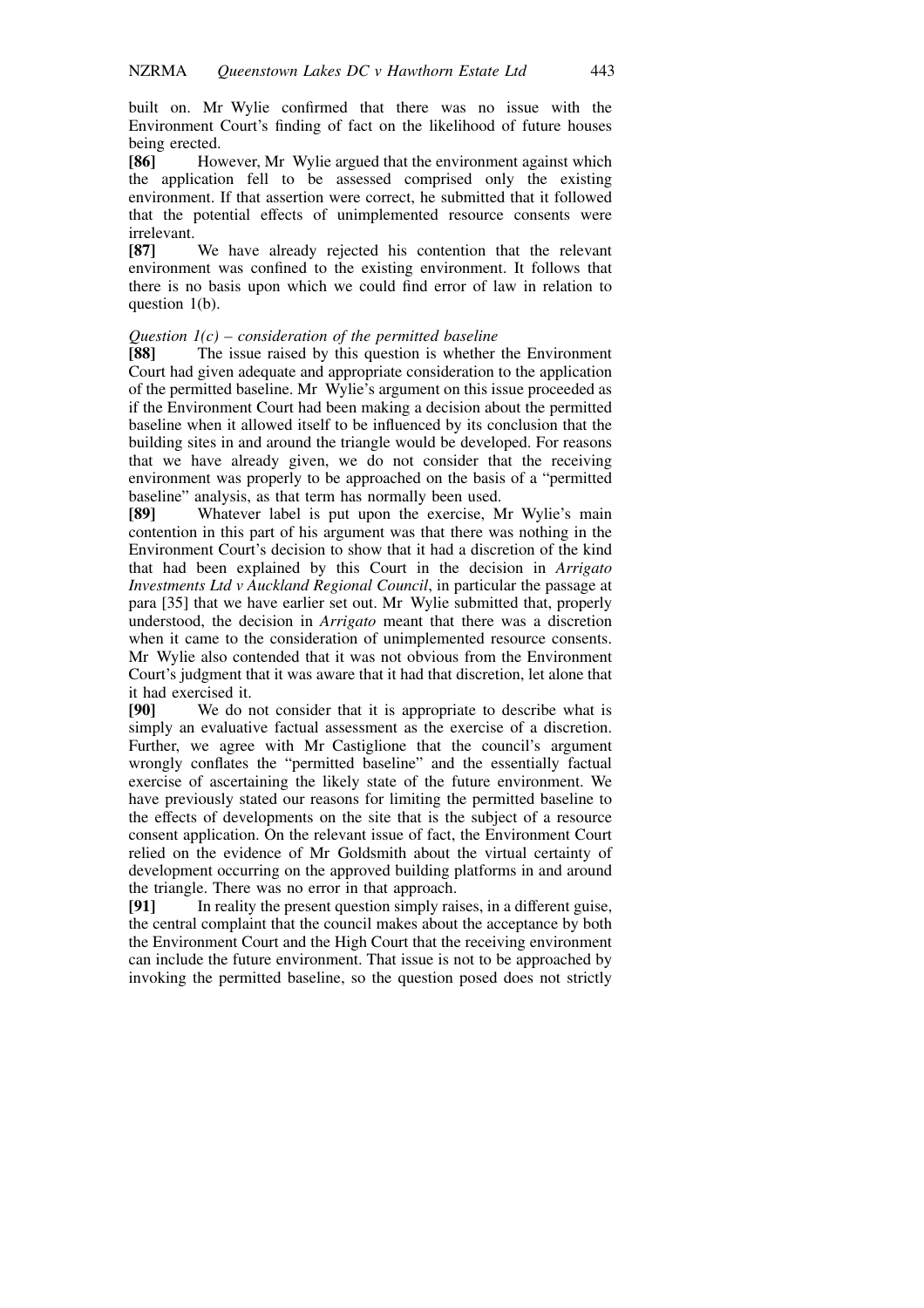arise. We simply answer the question by saying that the issues raised by the council in this part of the appeal do not establish any error of law by the Environment Court, nor by Fogarty J.

# $Question\ 2 - landscape\ category$ <br>**[92]** The council argued the

The council argued that the Environment Court had wrongly concluded that the landscape category it was required to consider was an "other rural landscape" under the district plan. It was contended that Fogarty J had erred by approving the Environment Court's approach.

[93] The district plan defines and classifies landscapes into three broad categories, "outstanding natural landscapes and features", "visual amenity landscapes" and "other rural". The classification of a particular landscape can be important to the consideration of resource consent applications, because different policies, objectives and assessment criteria apply to land within the different categories.

[94] Landscapes in the "outstanding" category are described in the district plan as "romantic landscapes — the mountains and the lakes landscapes to which s 6 of the Act applies". The important resource management issues are identified as being the protection of these landscapes from inappropriate subdivision, use and development, particularly where activity might threaten the openness and naturalness of the landscape. With respect to "visual amenity landscapes", the district plan describes them in the following way:

They are landscapes which wear a cloak of human activity much more obviously – pastoral (in the poetic and picturesque sense rather than the functional sense) or Arcadian landscapes with more houses and trees, greener (introduced) grasses and tend to be on the district's downlands, flats and terraces.

The district plan seeks to enhance their natural character and enable alternative forms of development where there are direct environmental benefits of doing so. This leaves a residual category of "other rural landscapes", to which the district plan assigns "lesser landscape values (but not necessarily insignificant ones).

[95] There was a contest in the Environment Court as to whether the landscape to be considered in the present case was properly categorised as "visual amenity" or "other rural". In making its assessment as to which classification should apply, the Environment Court plainly had regard to what the landscape would be like when resource consents already granted were utilised. At para [32], it said:

We consider that the landscape architects called by the Council and the section 271A parties have been too concerned with the Court's discussion of the scale of landscapes and have not sufficiently addressed the central question in landscape classification, namely whether the landscape, when developed to the extent permitted by existing consents, will retain the essential qualities of a VAL, which are pastoral or Arcadian characteristics. We noted (in paragraph 3) that development of "lifestyle" or "estate" lots for rural-residential living is not confined to the triangle itself.

[96] It then made reference to existing developments in the area finding some to be highly visible and detracting significantly from any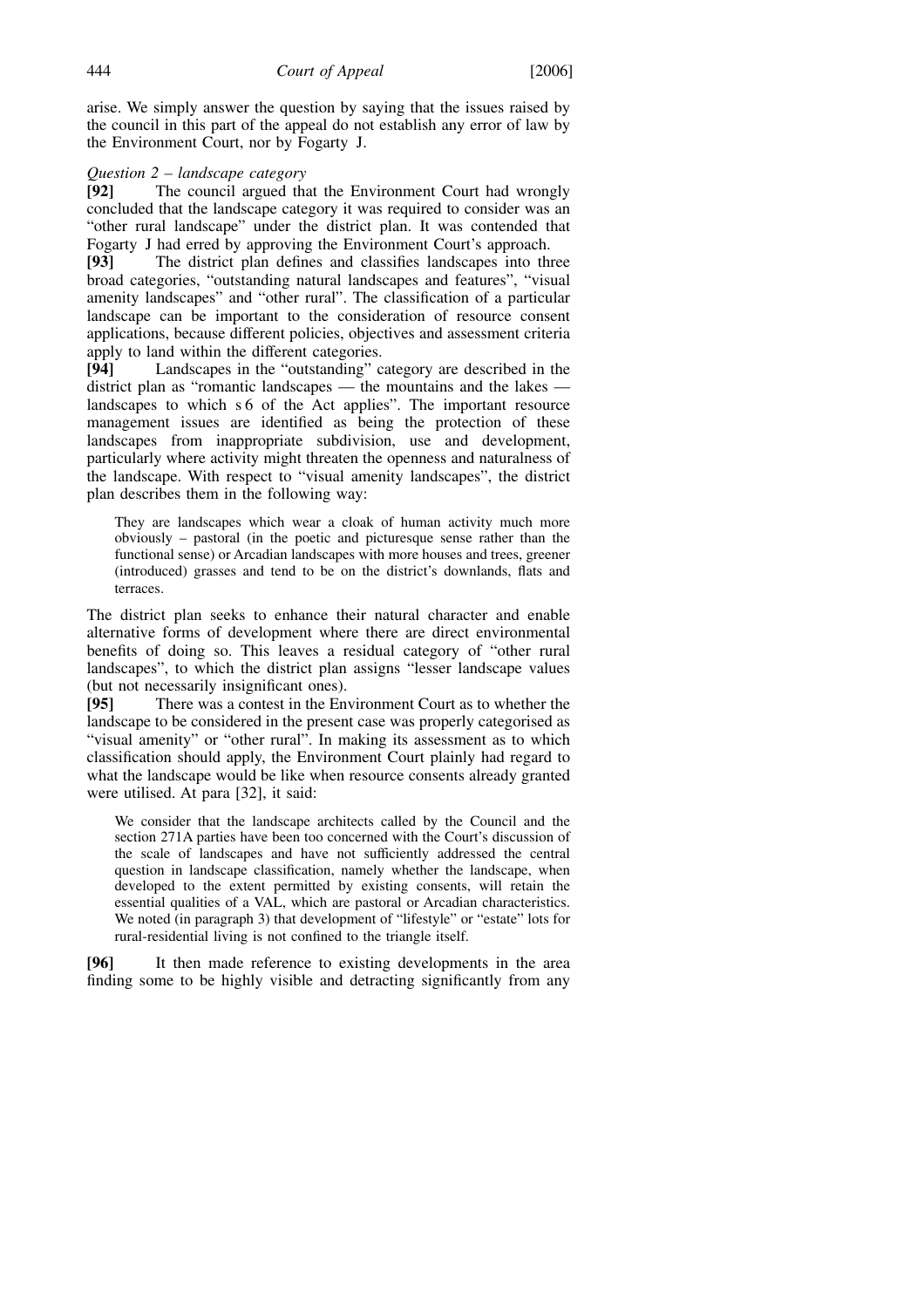"Arcadian" qualities of the wider setting. It concluded that the landscape category was other rural.

[97] We accept, as Mr Wylie submitted, that in large part that conclusion of the Environment Court was apparently based on the view that it had formed about what the landscape would be like when modified by the implementation of as yet unimplemented resource consents.

[98] In the High Court, Fogarty J recorded the submission that had been made to him by Mr Wylie that, although there was evidence before that Court on which it could have concluded that the landscape was "other rural", nevertheless it had reached that conclusion after taking into account, irrelevantly, that the landscape would be developed to the extent permitted by existing consents. Fogarty J held first that this was in effect a repetition of the arguments previously made about faulty baseline analysis. As he did not consider that the Environment Court had made any error in that respect, Mr Wylie's argument could not be sustained. A little later in the judgment, Fogarty J confirmed his view that a landscape categorisation decision could only be criticised if the Court was obliged to ignore future potential developments in the area (para [79] of his decision, set out in para [29] above).

[99] Mr Wylie repeated in this context his argument that the Court had been obliged to consider the environment as it existed at the time that it made its decision. That argument must fail for the reasons that we have already given. However, in this Court Mr Wylie developed another argument based not on the relevant statutory provisions, but on provisions of the district plan itself. Mr Wylie's argument was based on rule 5.4.2.1 of the district plan.

[100] Rule 5.4.2 contains "assessment matters" which are to be considered when the council decides whether or not to grant consent to, or impose conditions on, resource consent applications made in respect of land in the rural zones. As we have previously noted those assessment criteria vary according to the categorisation of the landscape. Before the actual assessment matters are stated, however, rule 5.4.2.1 sets out a three-step process to be followed in applying the assessment criteria. It provides as follows:

#### 5.4.2.1 Landscape Assessment Criteria – Process

There are three steps in applying these assessment criteria. First, the analysis of the site and surrounding landscape; secondly determination of the appropriate landscape category; thirdly the application of the assessment matters. For the purpose of these assessment criteria, the term "proposed development" includes any subdivision, identification of building platforms, any building and associated activities such as roading, earthworks, landscaping, planting and boundaries.

#### Step 1 – Analysis of the Site and Surrounding Landscape

An analysis of the site and surrounding landscape is necessary for two reasons. Firstly it will provide the necessary information for determining a sites ability to absorb development including the basis for determining the compatibility of the proposed development with both the site and the surrounding landscape. Secondly it is an important step in the determination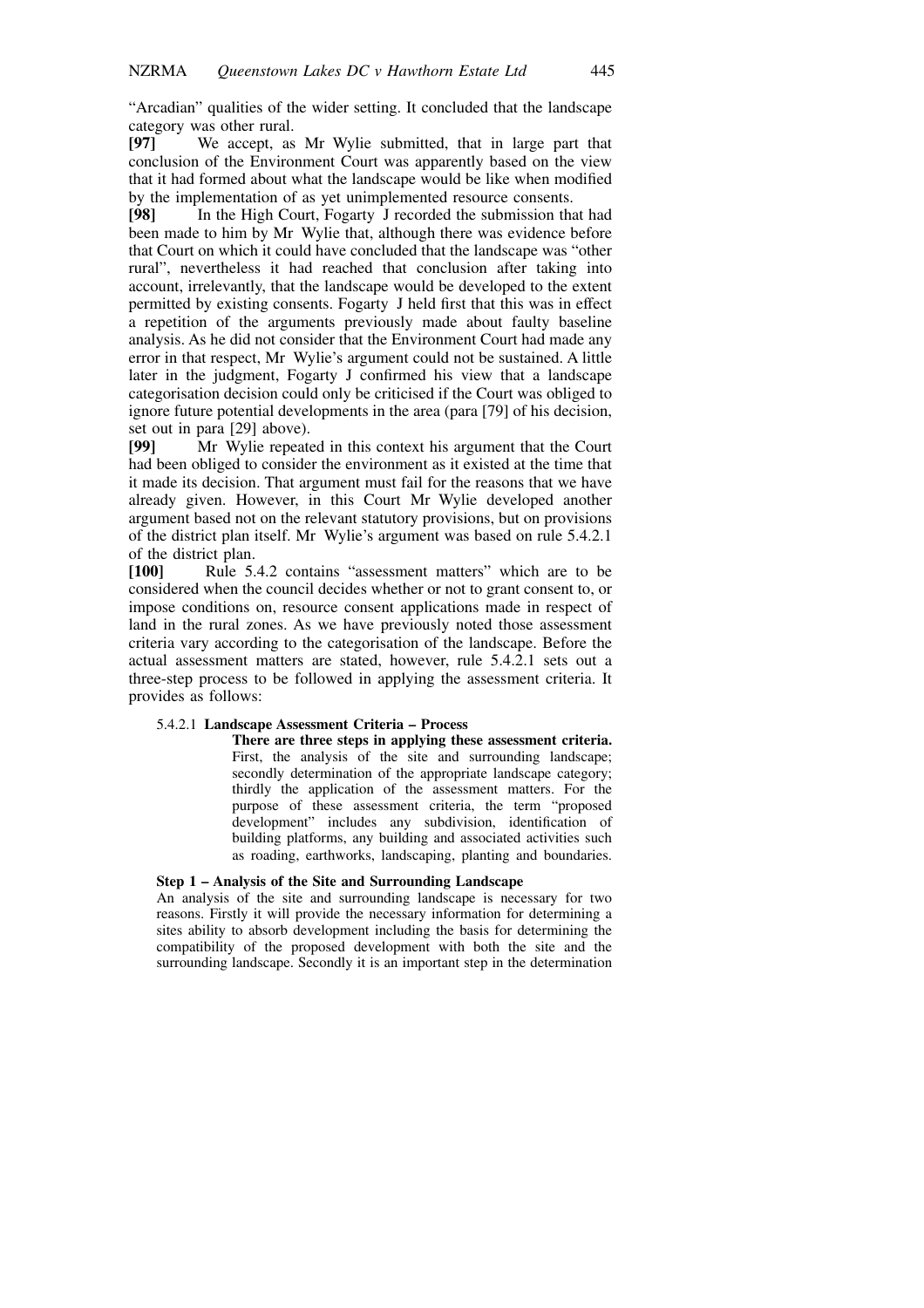of a landscape category – ie whether the proposed site falls within an outstanding natural, visual amenity or other rural landscape.

An analysis of the site must include a description of those existing qualities and characteristics (both negative and positive), such as vegetation, topography, aspect, visibility, natural features, relevant ecological systems and land use.

An analysis of the surrounding landscape must include natural science factors (the geological, topographical, ecological and dynamic components in [sic] of the landscape), aesthetic values (including memorability and naturalness), expressiveness and legibility (how obviously the landscape demonstrates the formative processes leading to it), transient values (such as the occasional presence of wildlife; or its values at certain times of the day or of the year), value of the landscape to Tangata Whenua and its historical associations.

#### Step 2 – Determination of Landscape Category

This step is important as it determines which district wide objectives, policies, definitions and assessment matters are given weight in making a decision on a resource consent application.

The Council shall consider the matters referred to in Step 1 above, and any other relevant matter, in the context of the broad description of the three landscape categories in part 4.2.4. of this Plan, and shall determine what category of landscape applies to the site subject to the application.

In making this determination the Council, shall consider:

- (a) to the extent appropriate under the circumstances, both the land subject to the consent application and the wider landscape within which that land is situated; and
- (b) the landscape maps in Appendix 8.

#### Step 3 – Application of the Assessment Matters

Once the Council has determined which landscape category the proposed development falls within, each resource consent application will then be considered:

First, with respect to the prescribed assessment criteria set out in r 5.4.2.2 of this section;

Secondly, recognising and providing for the reasons for making the activity discretionary (see para 1.5.3(iii) of the plan [p 1/3]) and a general assessment of the frequency with which appropriate sites for development will be found in the locality.

[101] Mr Wylie argued, that even if his argument confining "environment" to the current environment failed, nevertheless in accordance with these district plan provisions it could not be relevant to consider the future environment other than at step 3. He submitted that for the purposes of step 1 and step 2, attention should be focused solely on the current state of the environment.

[102] Mr Castiglione argued to the contrary, suggesting that the words used in step 1, "... the basis for determining the compatibility of the proposed development with both the site and the surrounding landscape", were apt to refer to proposed development generally within the landscape. We reject that submission. In context, the reference to "the proposed development" must be the development which is the subject of a particular application for resource consent.

[103] But the wording of steps 1 and 2 does not exclude a consideration of the environment as it would be after the implementation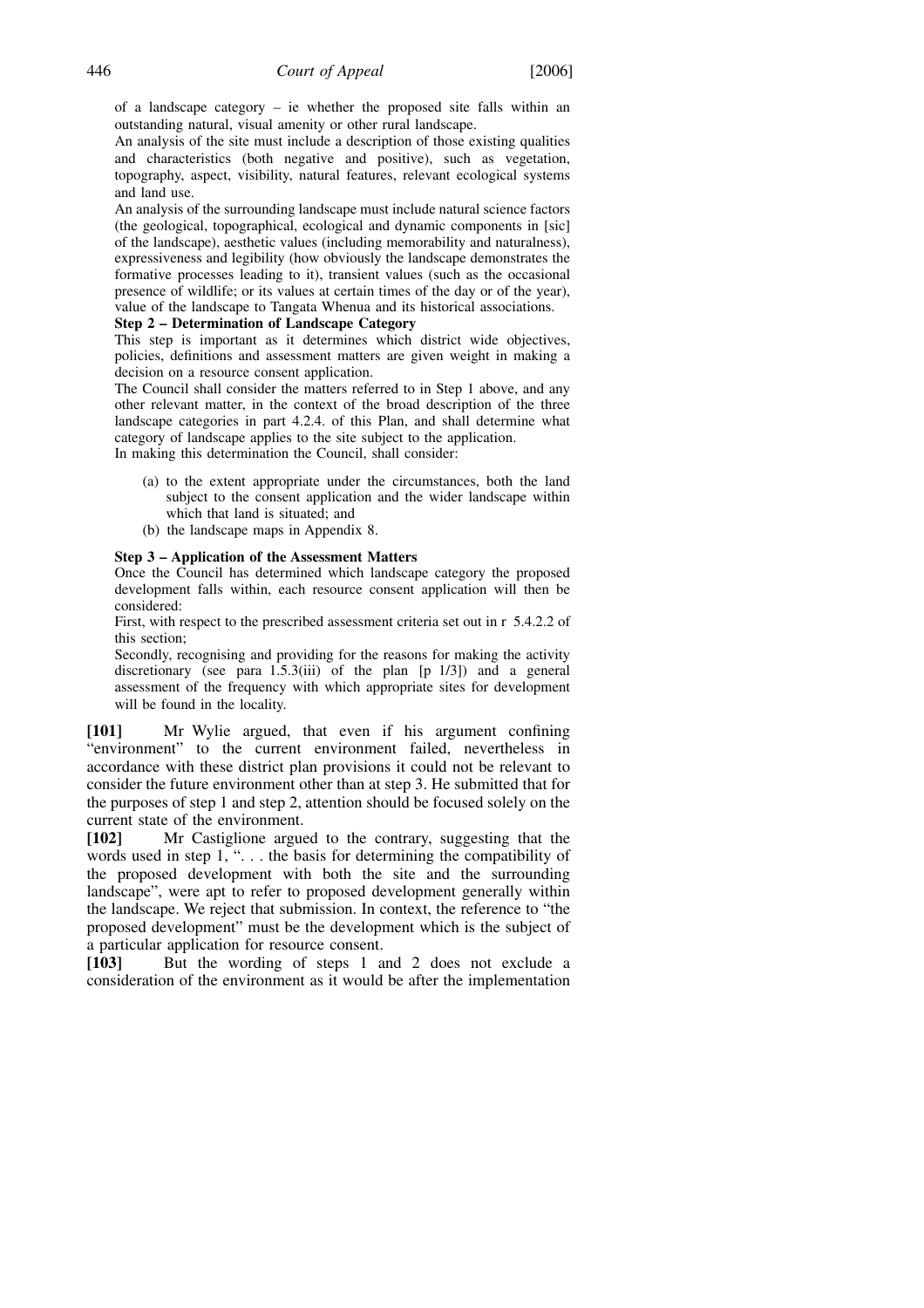of existing resource consents. Although the second paragraph in step 1 refers to "existing qualities and characteristics", the words used are inclusive, and there is nothing to suggest that they are exhaustive. The same applies in respect to the last paragraph in step 1. We do not read the words in either paragraph as ruling out consideration of the future environment. Even if that conclusion were wrong it would be legitimate for the council to consider the future environment as part of "any other relevant matter", the words used in the second paragraph within step 2. Further, the second part of step 2 authorises a broadly based inquiry when it requires the council to "consider . . . the wider landscape" within which a development site is situated. There is no reason to read into these words, or any of the other language in step 2, a limitation of the consideration to the present state of the landscape.

[104] It follows that the future state of the environment can properly be considered at steps 1 and 2, before the landscape classification decision is made. Neither the Environment Court nor Fogarty J erred and question 2 should be answered No.

### Question  $3$  – reliance on minimum subdivision standards in the Rural Residential zone

[105] In the High Court, the council had argued that the Environment Court had misconstrued the relevant district plan provisions, and taken into account an irrelevant consideration by referring to the subdivision standards contained in the district plan for the Rural Residential zone. The subject site is zoned Rural General.

[106] Mr Wylie pointed to three separate paragraphs in the Environment Court's decision where there had been references to the Rural Residential provisions of the plan. In para [74] of its decision the Environment Court had discussed evidence that had been given about the desire of the developer to create a "park-like" environment. A landscape architect whose evidence had been called by the council expressed the opinion that although the proposal would not introduce urban densities, it was not rural in nature. The Court referred to the fact that in the rural-residential zone a minimum lot size of  $4000 \text{ m}^2$  and an associated building platform was permitted. It will be remembered that the subject development would comprise allotments varying in size between 0.6 and 1.3 ha. No doubt with that comparison in mind, the Environment Court expressed the view that the development would provide more than the level of "ruralness" of Rural Residential amenity.

[107] The next reference to the Rural Residential rules was in para [78]. The Environment Court was there dealing with the issue of whether the development would result in the "over-domestication" of the landscape. The Court expressed its view that the proposal could coexist with policies seeking to retain rural amenity and that while it would add to the level of domestication of the environment, the result would not reach the point of overdomestication. That was so, because the site was in an "other rural landscape", and the district plan considered that Rural Residential allotments down to 4000  $m^2$  retained an appropriate amenity for rural living.